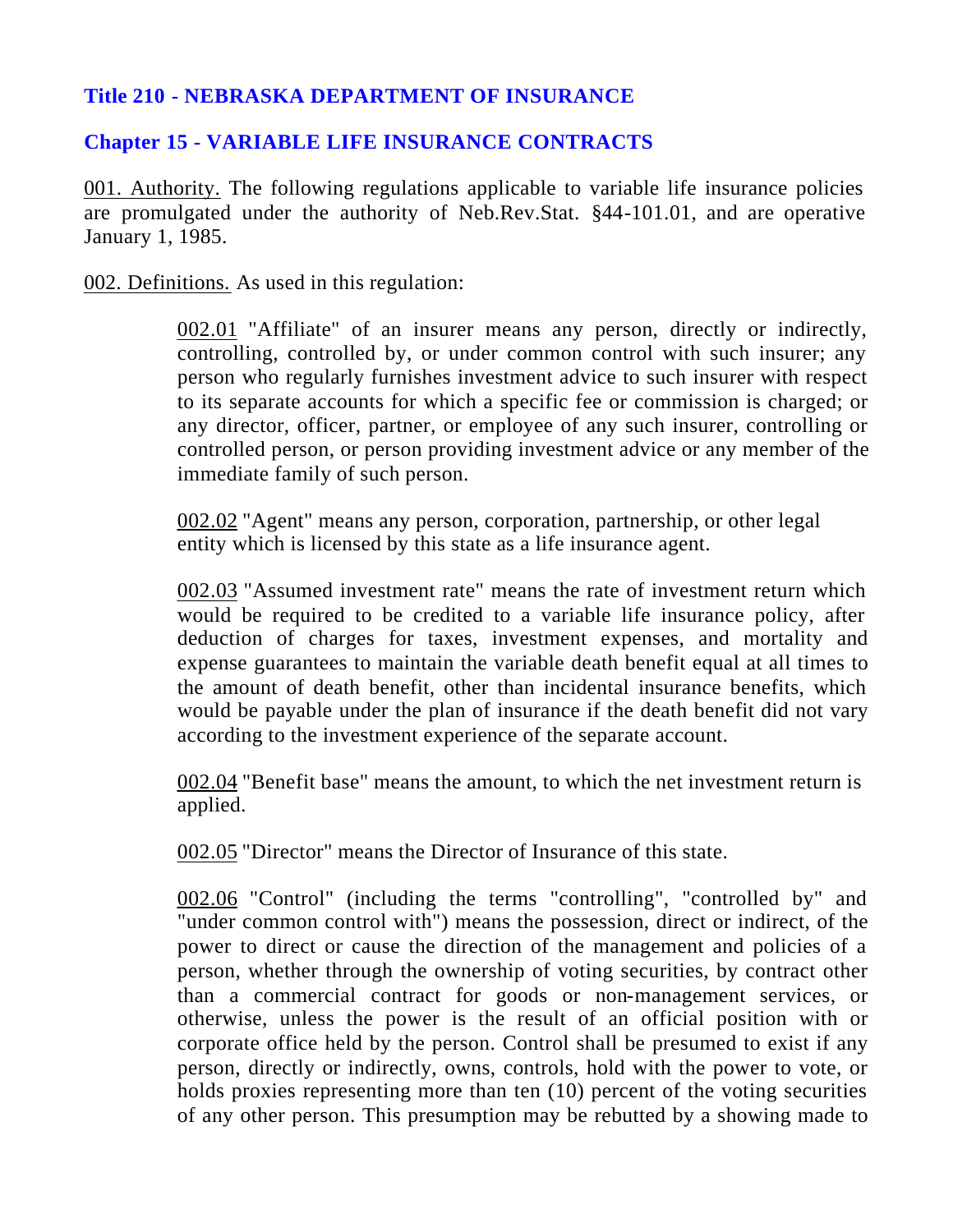the satisfaction of the Director that control does not exist in fact. The Director may determine, after furnishing all persons in interest notice and opportunity to be heard and making specific findings of fact to support such determination, that control exists in fact, notwithstanding the absence of a presumption to that effect.

002.07 "Flexible premium policy" means any variable life insurance policy other than a scheduled premium policy as specified in Subsection 002.15.

002.08 "General account" means all assets of the insurer other than assets in separate accounts established pursuant to Neb.Rev.Stat. §§44-2212, 44-310.06 and §44-402.01, or pursuant to the corresponding section of the Insurance Laws of the state of domicile of a foreign or alien insurer, whether or not for variable life insurance.

002.09 "Incidental insurance benefit" means all insurance benefits in a variable life insurance policy, other than the variable death benefit and the minimum death benefit, including but not limited to accidental death and dismemberment benefits, disability benefits, guaranteed insurability options, family income, or term riders.

002.10 "May" is permissive.

002.11 "Minimum death benefit" means the amount of the guaranteed death benefit, other than incidental insurance benefits, payable under a variable life insurance policy regardless of the investment performance of the separate account.

002.12 "Net investment return" means the rate of investment return in a separate account to be applied to the benefit base.

002.13 "Person" means an individual, corporation, partnership, association, trust or fund.

002.14 "Policy processing day" means the day on which charges authorized in the policy are deducted from the policy's cash value.

002.15 "Scheduled premium policy" means any variable life insurance policy under which both the amount and timing of premium payments are fixed by the insurer.

002.16 "Separate account" means a separate account established under Neb.Rev.Stat. §44-402.01 or pursuant to the corresponding Section of the Insurance Laws of the state of domicile of a foreign or alien insurer.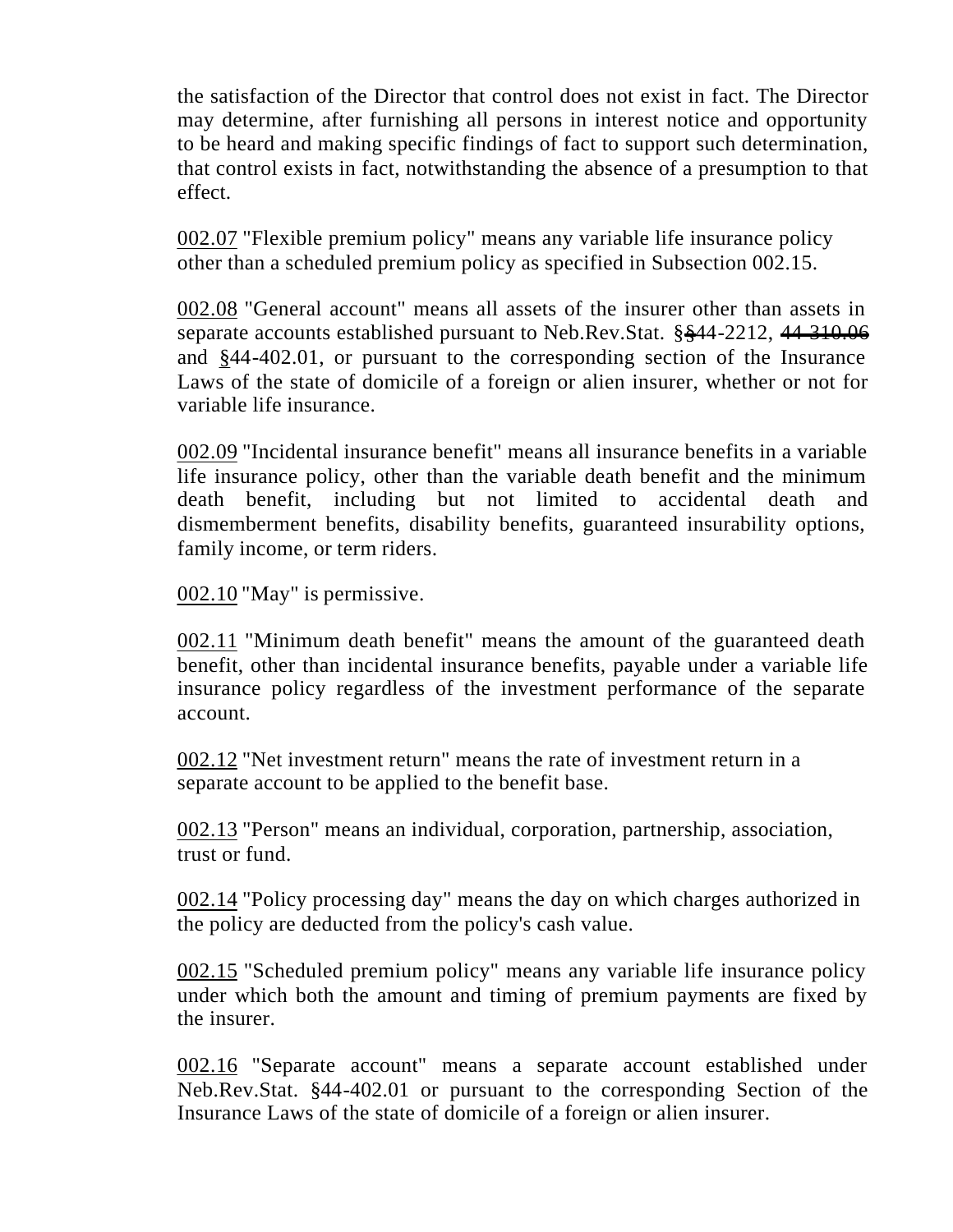002.17 "Shall" is mandatory.

002.18 "Variable death benefit" means the amount of the death benefit other than incidental insurance benefits, payable under a variable life insurance policy dependent on the investment performance of the separate account, which the insurer would have to pay in the absence of the minimum death benefit.

002.19 "Variable life insurance policy" means any individual policy which provides for life insurance the amount or duration of which varies according to the investment experience of any separate account or accounts established and maintained by the insurer as to such policy, pursuant to Neb.Rev.Stat. §44- 402.01 or pursuant to the corresponding section of the Insurance Laws of the state of domicile of a foreign or alien insurer.

003. Qualification of insurer to issue variable life insurance. The following requirements are applicable to all insurers either seeking authority to issue variable life insurance in this state or having authority to issue variable life insurance in this state.

> 003.01 Licensing and Approval to Do Business in This State. An insurer shall not deliver or issue for delivery in this state any variable life insurance policy unless:

> > 003.01A the insurer is licensed or organized to do a life insurance business in this state;

003.01B the insurer has obtained the written approval of the Director for the issuance of variable life insurance policies in this state. The Director shall grant such written approval only after he has found that:

> 003.01B(1) the plan of operation for the issuance of variable life insurance policies is not unsound;

> 003.01B(2) the general character, reputation, and experience of the management and those persons or firms proposed to supply consulting, investment, administrative, or custodial services to the insurer are such as to reasonably assure competent operation of the variable life insurance business of the insurer in this state; and

> 003.01B(3) the present and foreseeable future financial condition of the insurer and its method of operation in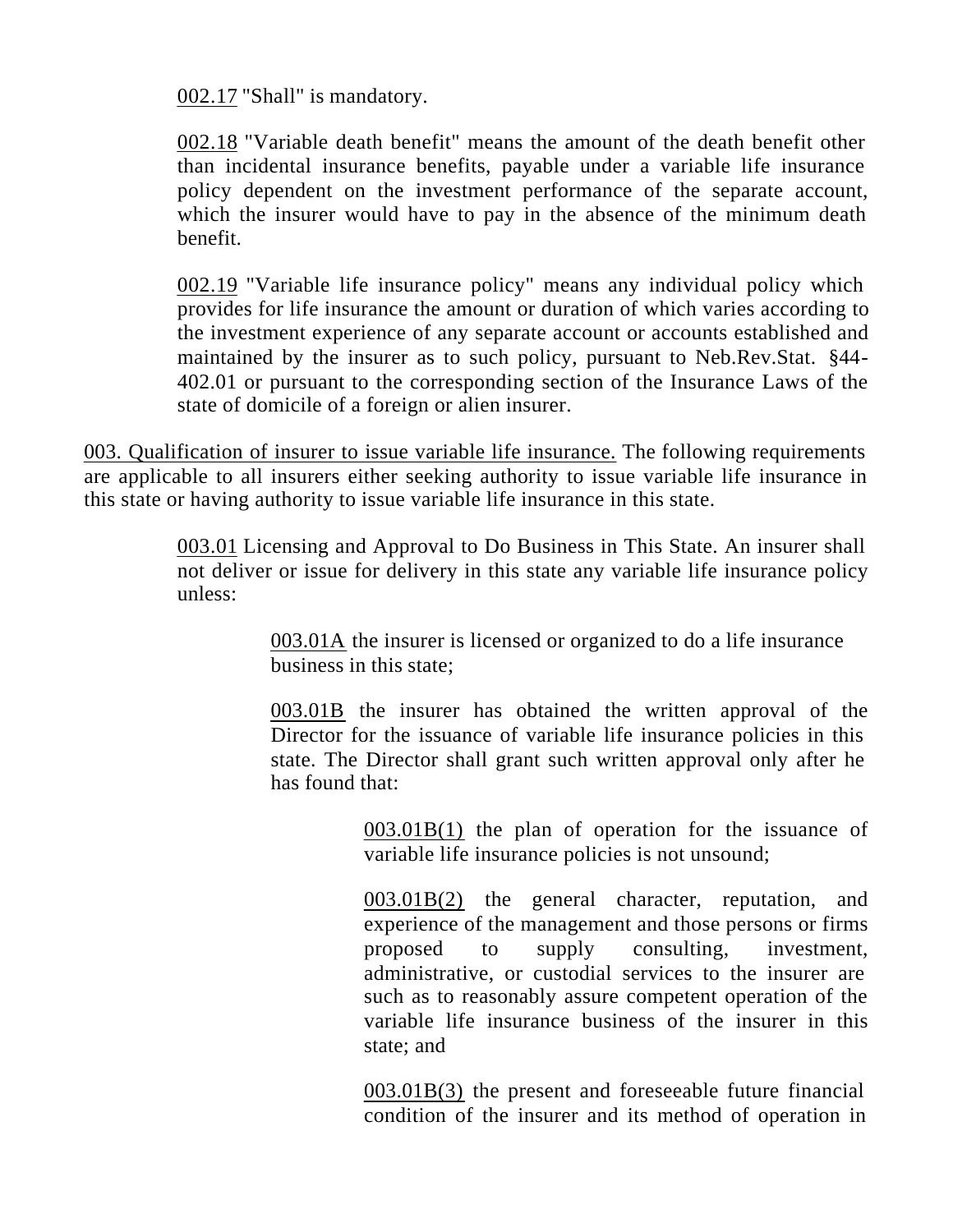connection with the issuance of such policies is not likely to render its operation hazardous to the public or its policyholders in this state. The Commissioner shall consider, among other things:

> 003.01 B(3)(a) the history of operation and financial condition of the insurer;

 $003.01B(3)(b)$  the qualifications, fitness, character, responsibility, reputation, and experience of the officers and directors and other management of the insurer and those persons or firms proposed to supply consulting, investment, administrative, or custodial services to the insurer;

003.01B(3)(c) the applicable law and regulations under which the insurer is authorized in its state of domicile to issue variable life insurance policies. The state of entry of an alien insurer shall be deemed its state of domicile for this purpose; and

 $003.01B(3)(d)$  if the insurer is a subsidiary of, or is affiliated by common management or ownership with another company, its relationship to such other company and the degree to which the requesting insurer, as well as the other company, meet these standards.

003.02 Filing for Approval to Do Business in This State. The Director may, at his discretion, require that an insurer, before it delivers or issues for delivery any variable life insurance policy in this state, file with this Department the following information for the consideration of the Director in making the determination required by Subsection 003.01B:

> 003.02A copies of and a general description of the variable life insurance policies it intends to issue;

003.02B a general description of the methods of operation of the variable life insurance business of the insurer, including methods of distribution of policies and the names of those persons or firms proposed to supply consulting, investment, administrative, custodial or distribution services to the insurer;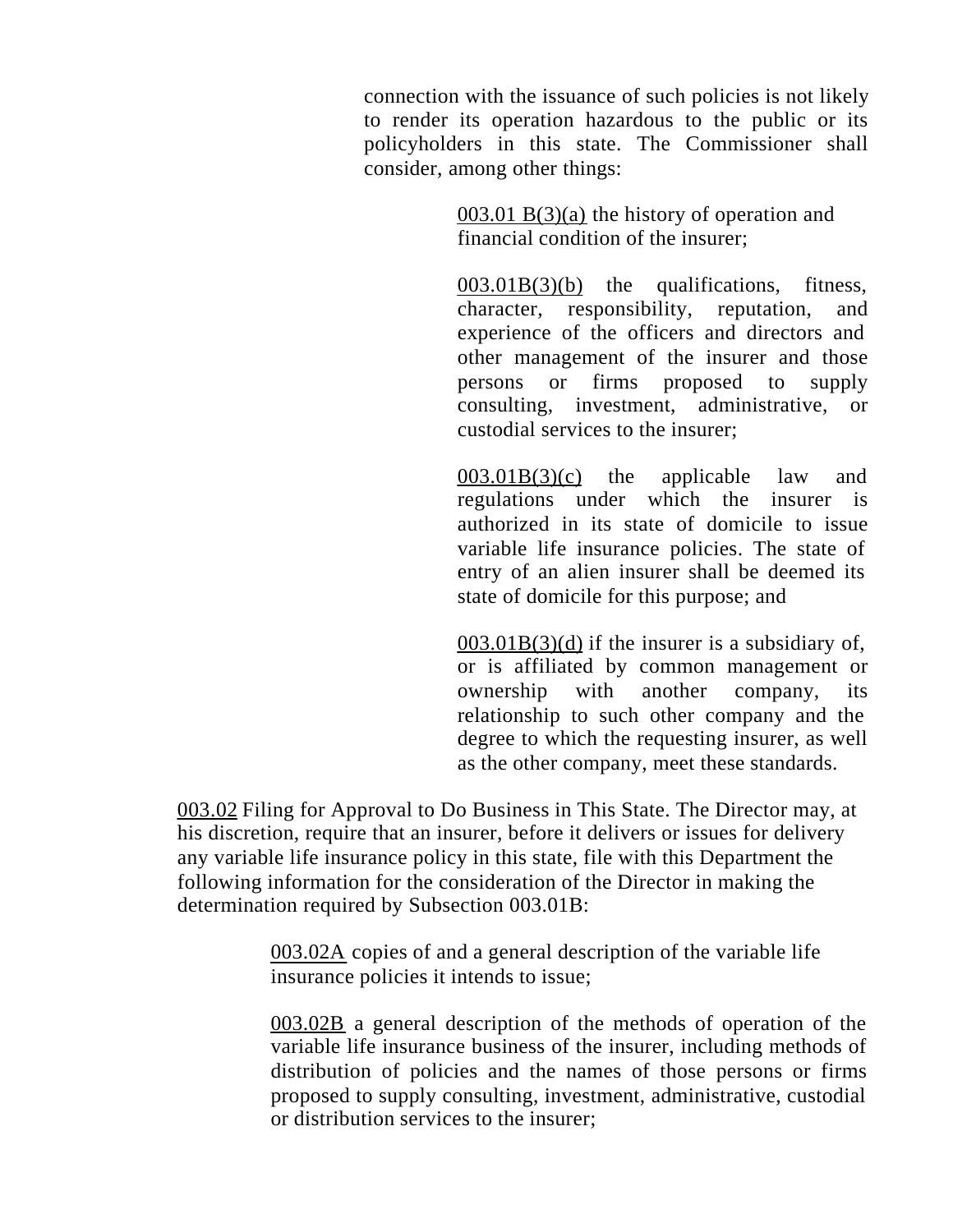003.02C with respect to any separate account maintained by an insurer for any variable life insurance policy, a statement of the investment policy the insurer intends to follow for the investment of the assets held in such separate account, and a statement of procedures for changing such investment policy. The statement of investment policy shall include a description of the investment objectives intended for the separate account;

003.02D a description of any investment advisory services contemplated as required

by Subsection 006.10;

003.02E a copy of the statutes and regulations of the state of domicile of the insurer under which it is authorized to issue variable life insurance policies; and

003.02F biographical data with respect to officers and directors of the insurer on the National Association of Insurance Commissioners Uniform Biographical Data Form; and

003.02G a statement of the insurer's actuary describing the mortality and expense risks which the insurer will bear under the policy.

003.03 Standards of Suitability. Every insurer seeking approval to enter into the variable life insurance business in this state shall establish and maintain a written statement specifying the Standards of Suitability to be used by the insurer. Such Standards of Suitability shall specify that no recommendations shall be made to an applicant to purchase a variable life insurance policy and that no variable life insurance policy shall be issued in the absence of reasonable grounds to believe that the purchase of such policy is not unsuitable for such applicant on the basis of information furnished after reasonable inquiry of such applicant concerning the applicant's insurance and investment objectives, financial situation and needs, and any other information known to the insurer or to the agent making the recommendation.

003.04 Use of Sales Materials. An insurer authorized to transact variable life insurance business in this state shall not use any sales material, advertising material, or descriptive literature or other materials of any kind in connection with its variable life insurance business in this state which is false, misleading, deceptive or inaccurate.

003.05 Requirements Applicable to Contractual Services. Any material contract between an insurer and suppliers of consulting, investment,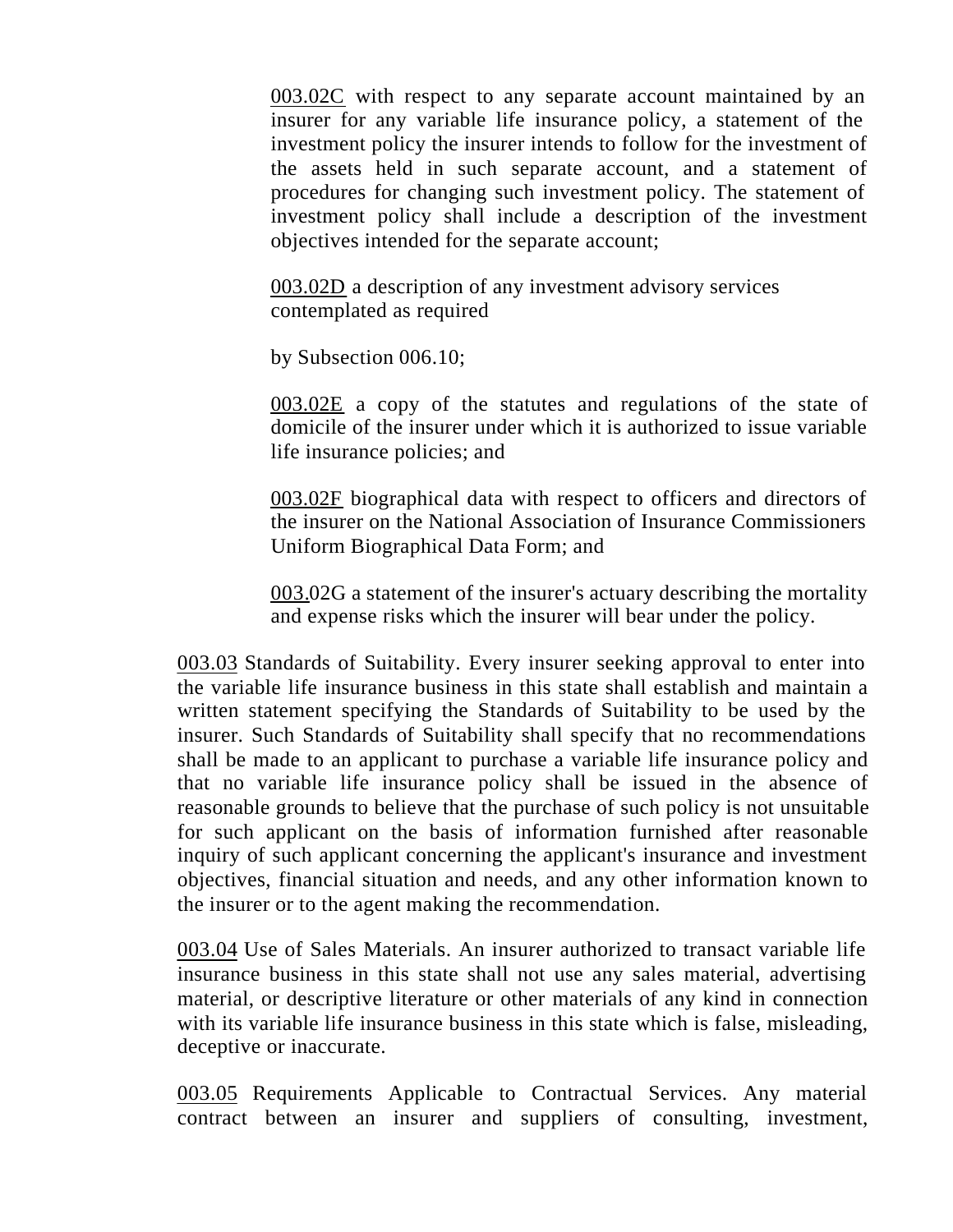administrative, sales, marketing, custodial, or other services with respect to variable life or insurance operations shall be in writing and provide that the supplier of such services shall furnish the Commissioner with any information or reports in connection with such services which the Commissioner may request in order to ascertain whether the variable life insurance operations of the insurer are being conducted in a manner consistent with these regulations and any other applicable law or regulations.

003.06 Reports to the Director. Any insurer authorized to transact the business of variable life insurance in this state shall submit to the Director, in addition to any other materials which may be required by this regulation or any other applicable laws or regulations:

> 003.06A an Annual Statement of the business of its separate account or accounts in such form as may be prescribed by the National Association of Insurance Commissioners; and

003.06B prior to the use in this state any Information furnished to Applicants as provided for in Section 007; and

003.06C prior to the use in this state the form of any of the Reports to Policyholders as provided for in Section 009; and

003.06D such additional information concerning its variable life insurance operations or its separate accounts as the Director shall deem necessary.

Any material submitted to the Director under this Section shall be disapproved if it is found to be false, misleading, deceptive, or inaccurate in any material respect and, if previously distributed, the Director shall require the distribution of an amended report.

003.07 Authority of Director to Disapprove: Any material required to be filed with and approved by the Director shall be subject to disapproval if at any time it is found by him not to comply with the standards established by this regulation.

004. Insurance policy requirements. Policy Qualifications. The Director shall not approve any variable life insurance form filed pursuant to this regulation unless it conforms to the requirements of this Section.

> 004.01 Filing of Variable Life Insurance Policies: All variable life insurance policies, and all riders, endorsements, applications, and other related documents which are to be attached to and made a part of the policy and which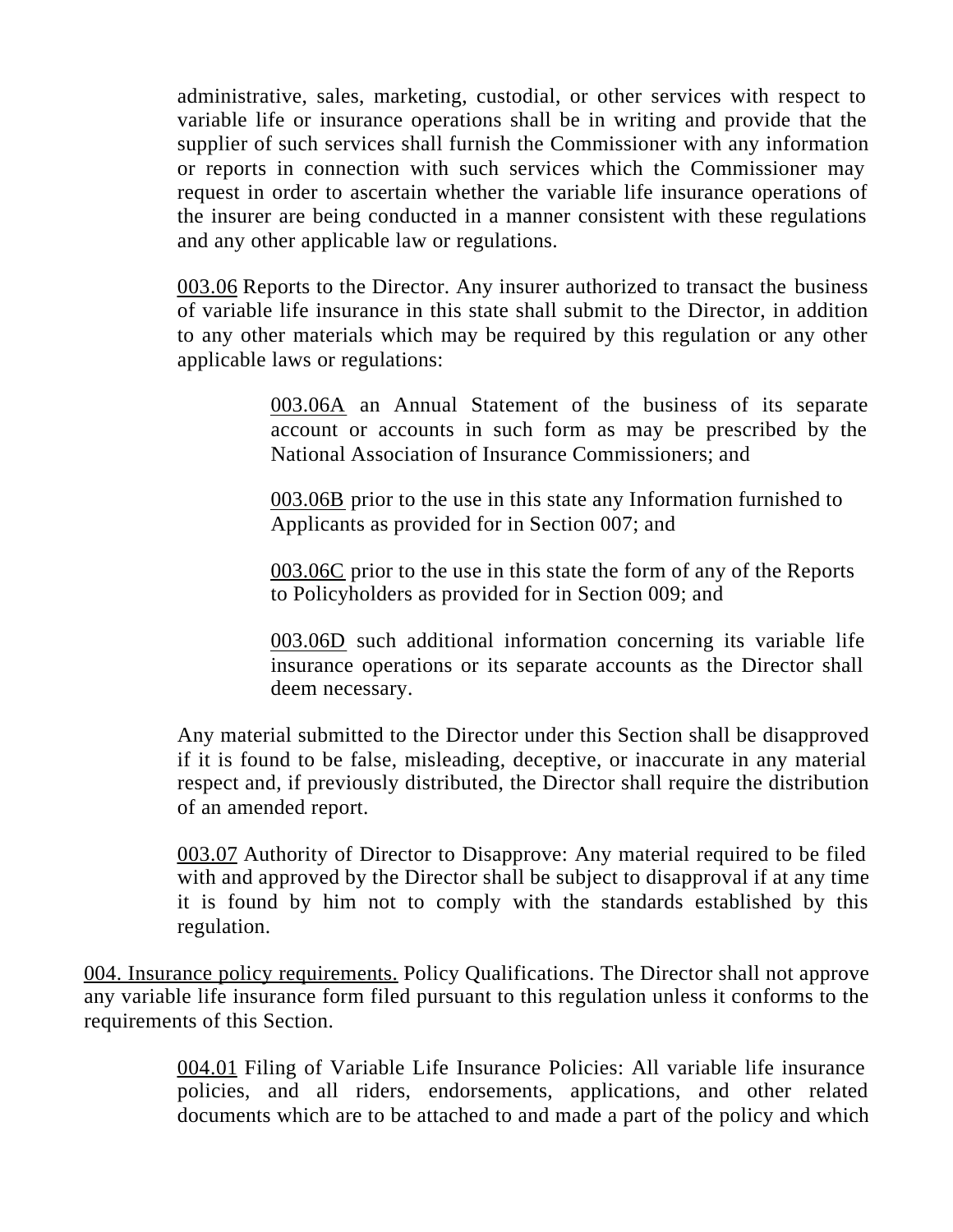relate to the variable nature of this policy, shall be filed with the Director and approved by him in writing prior to delivery or issuance for delivery in this state.

> 004.01A The procedure and requirements for such filing and approval shall be, to the extent appropriate and not inconsistent with this regulation, the same as those otherwise applicable to other life insurance policies.

> 004.01B The Director may approve variable life insurance policies and related forms with provisions the Director deems to be not less favorable to the policyholder and the beneficiary than those required by this regulation.

004.02 Mandatory Policy Benefit and Design Requirements: Variable life insurance policies delivered or issued for delivery in this state shall comply with the following minimum requirements:

> 004.02A Mortality and expense risks shall be borne by the insurer. The mortality and expense charges shall be subject to the maximums stated in the contract.

> 004.02B For scheduled premium policies, a minimum death benefit shall be provided in an amount at least equal to the initial face amount of the policy as long as premiums are duly paid (subject to the provisions of Subsection 004.04);

> 004.02C The policy shall reflect the investment experience of one or more separate accounts established and maintained by the insurer. The insurer must demonstrate that the reflection of investment experience in the variable life insurance policy is actuarially sound.

004.02D Each variable life insurance policy shall be credited with the full amount of the net investment return applied to the benefit base.

004.02E Any changes in variable death benefits of each variable life insurance policy shall be determined at least annually.

004.02F The cash value of each variable life insurance policy shall be determined at least monthly. The method of computation of cash values and other non-forfeiture benefits, as described either in the policy or in a statement filed with the commissioner of the state in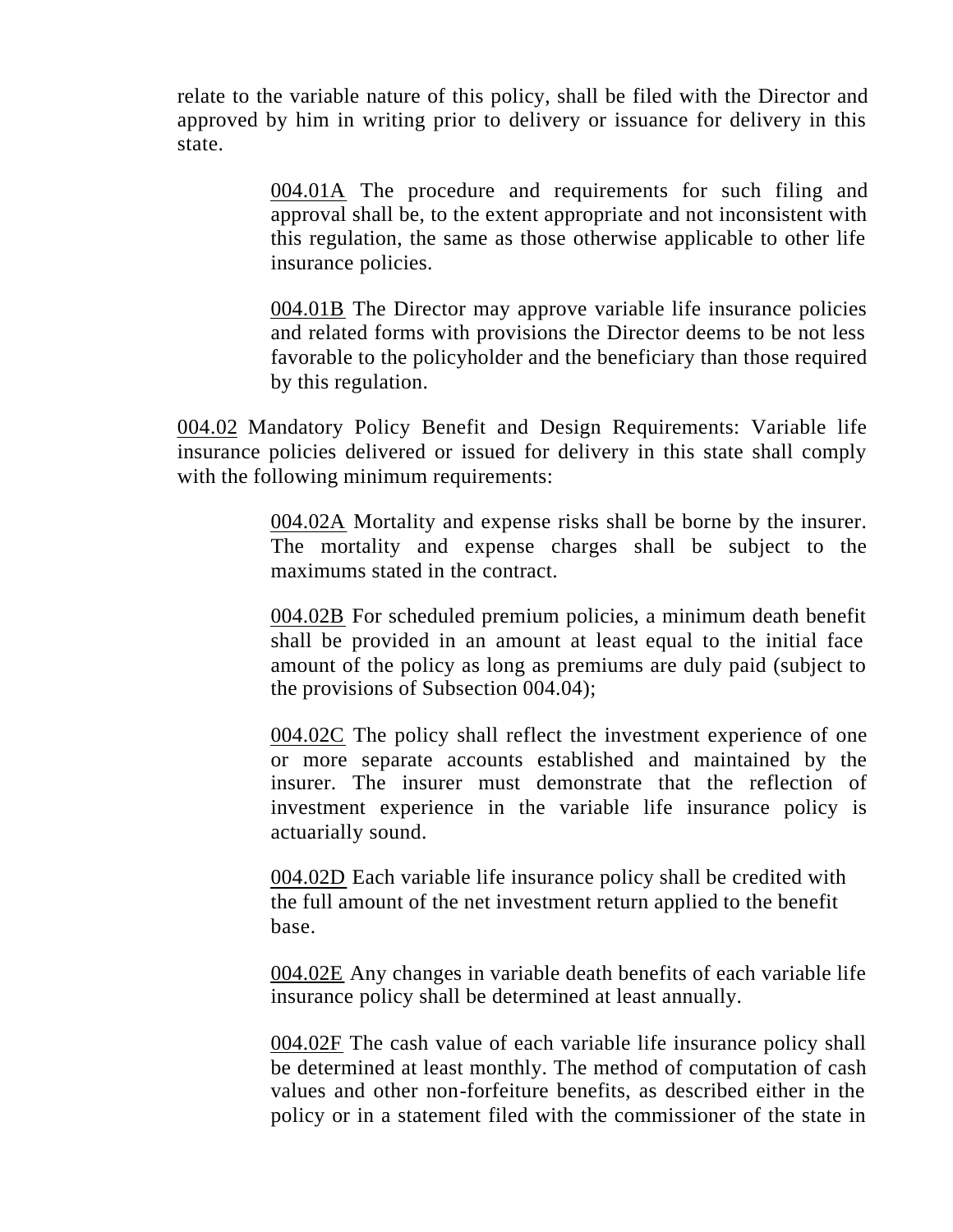which the policy is delivered, or issued for delivery, shall be in accordance with actuarial procedures that recognize the variable nature of the policy. The method of computation must be such that, if the net investment return credited to the policy at all times from the date of issue should be equal to the assumed investment rate with premiums and benefits determined accordingly under the terms of the policy, then the resulting cash values and other non-forfeiture benefits must be at least equal to the minimum values required by Neb.Rev.Stat. §§44-407 through 44-407.09, for a general account policy with such premiums and benefits. The assumed investment rate shall not exceed the maximum interest rate permitted under the Standard Non-Forfeiture Law of this state. If the policy does not contain an assumed investment rate this demonstration shall be based on the maximum interest rate permitted under the Standard Non-Forfeiture Law. The method of computation may disregard incidental minimum guarantees as to the dollar amounts payable. Incidental minimum guarantees include, for example, but are not to be limited to, a guarantee that the amount payable at death or maturity shall be at least equal to the amount that otherwise would have been payable if the net investment return credited to the policy at all times from the date of issue had been equal to the assumed investment rate.

004.02G The computation of values required for each variable life insurance policy may be based upon such reasonable and necessary approximations as are acceptable to the Director.

004.03 Mandatory Policy Provisions. Every variable life insurance policy filed for approval in this state shall contain at least the following:

> 004.03A the cover page or pages corresponding to the cover pages of each such policy shall contain:

> > 004.03A(1) a prominent statement in either contrasting color or boldface type that the amount or duration of death benefit may be variable or fixed under specified conditions;

> > 004.03A(2) a prominent statement in either contrasting color or boldface type that cash values may increase or decrease in accordance with the experience of the separate account subject to any specified minimum guarantees;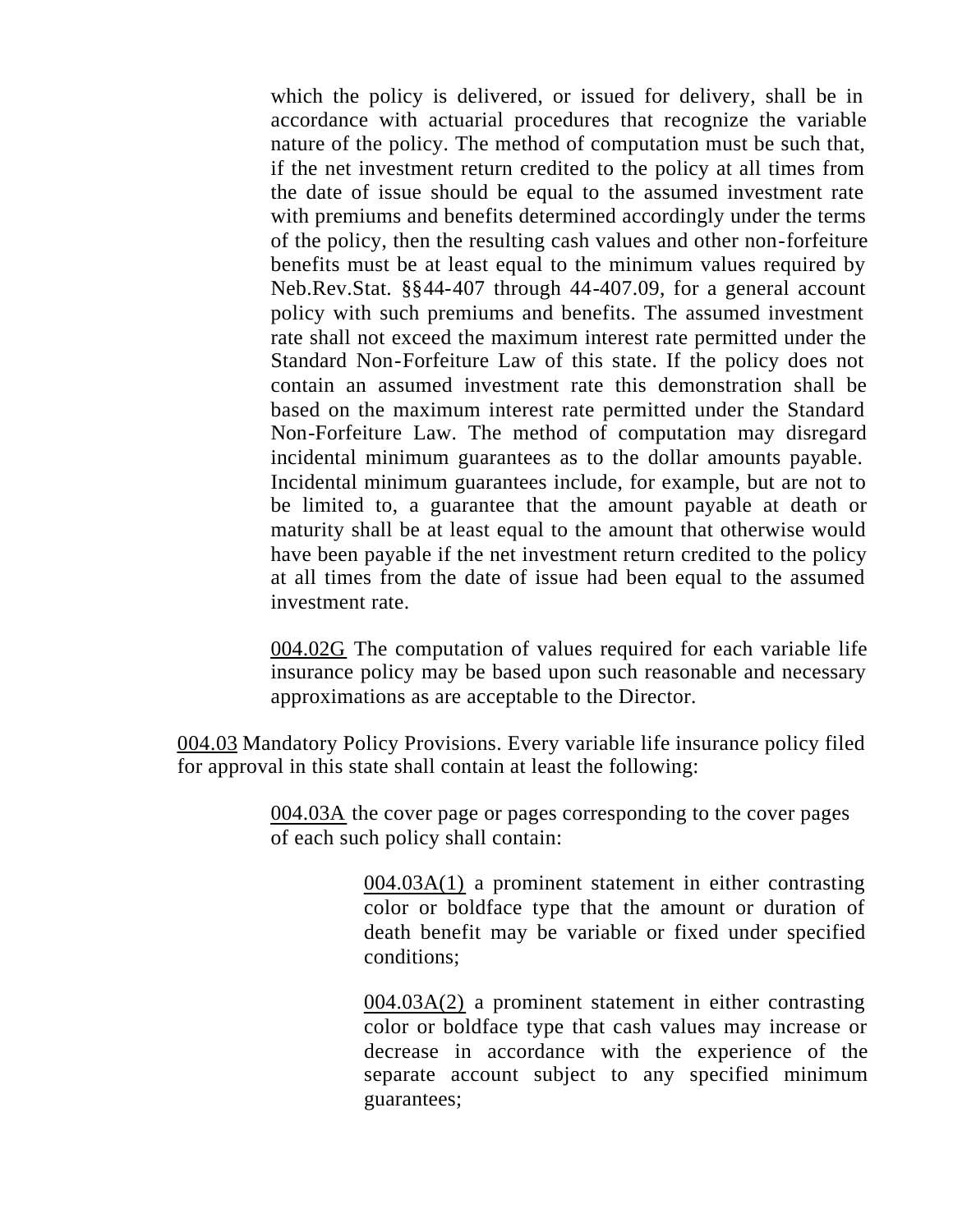004.03A(3) a statement describing any minimum death benefit required pursuant to Subsection 004.02B;

 $004.03A(4)$  the method, or a reference to the policy provision which describes the method, for determining the amount of insurance payable at death;

004.03A(5) to the extent permitted by state law, a captioned provision that the policyholder may return the variable life insurance policy within 10 days of receipt of the policy by the policyholder, and receive a refund equal to the sum of (A) the difference between the premiums paid including any policy fees or other charges and the amounts allocated to any separate accounts under the policy and (B) the value of the amounts allocated to any separate accounts under the policy, on the date the returned policy is received by the insurer or its agent. Until such time as state law authorizes the return of payments as calculated in the preceding sentence, the amount of the refund shall be the total of all premium payments for such policy.

004.03A(6) such other items as are currently required for fixed benefit life insurance policies and which are not inconsistent with this regulation.

004.03B(1) For scheduled premium policies, a provision for a grace period of not less than thirty-one days from the premium due date which shall provide that where the premium is paid within the grace period, policy values will be the same, except for the deduction of any overdue premium, as if the premium were paid on or before the due date.

004.03B(2) For flexible premium policies, a provision for a grace period beginning on the policy processing day when the total charges authorized by the policy that are necessary to keep the policy in force until the next policy processing day exceed the amounts available under the policy to pay such charges in accordance with the terms of the policy. Such grace period shall end on a date not less than 61 days after the mailing date of the Report to Policyholders required by Subsection 009.03.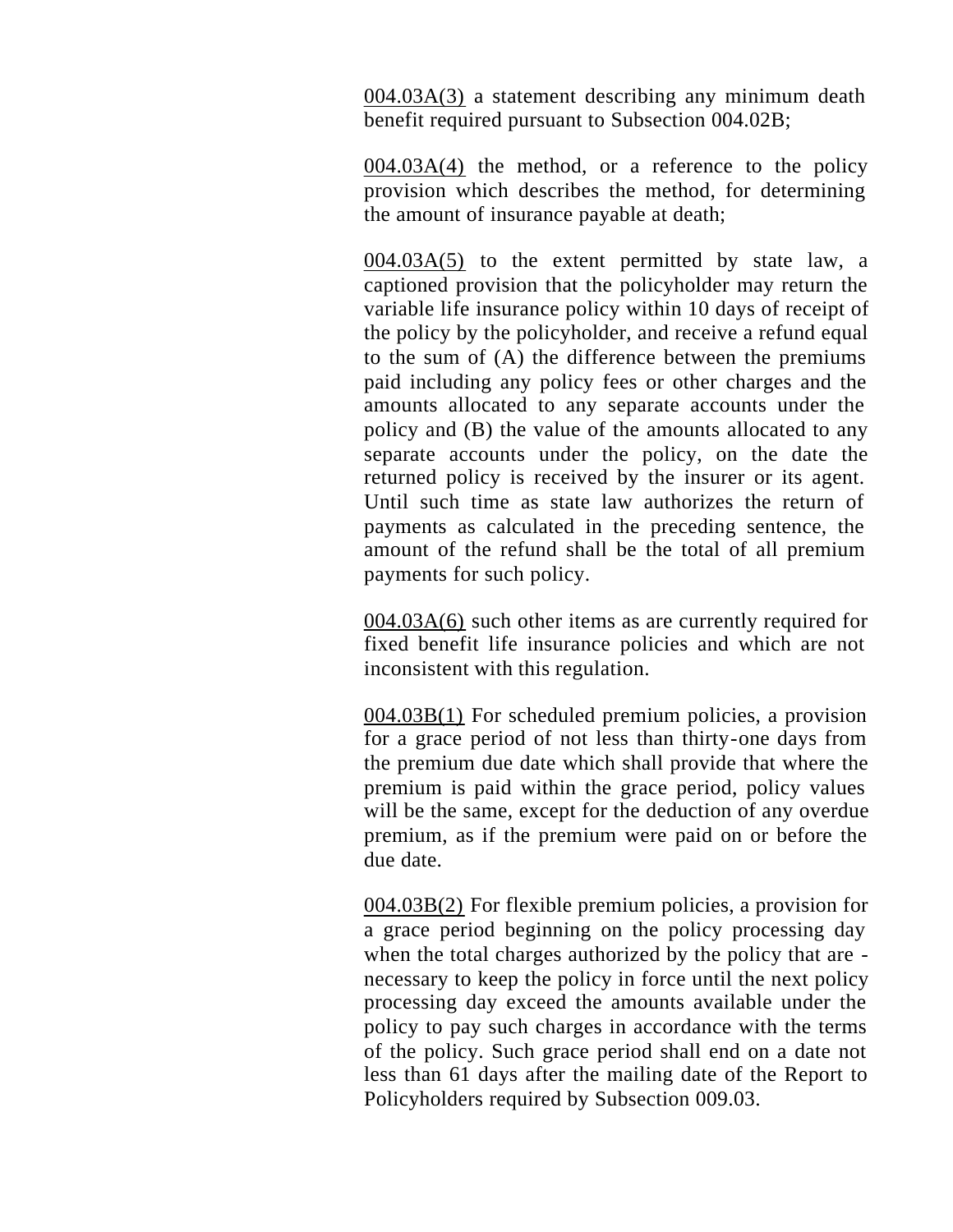The death benefit payable during the grace period will equal the death benefit in effect immediately prior to such period less any overdue charges. If the policy processing days occur monthly, the insurer may require the payment of not more than 3 times the charges which were due on the policy processing day on which the amounts available under the policy were insufficient to pay all charges authorized by the policy that are necessary to keep such policy in force until the next policy processing day.

004.03C For scheduled premium policies, a provision that the policy will be reinstated at any time within two years from the date of default upon the written application of the insured and evidence of insurability, including good health, satisfactory to the insurer, unless the cash surrender value has been paid or the period of extended insurance has expired, upon the payment of any outstanding indebtedness arising subsequent to the end of the grace period following the date of default together with accrued interest thereon to the date of reinstatement and payment of an amount not exceeding the greater of:

> $004.03C(1)$  all overdue premiums with interest at a rate not exceeding 8 percent per annum compounded annually and any indebtedness in effect at the end of the grace period following the date of default with interest as provided in Neb.Rev.Stat. §44-502.03; or

> 004.03C(2) 110% of the increase in cash value resulting from reinstatement plus all overdue premiums for incidental insurance benefits with interest at a rate not exceeding 8 percent per annum compounded annually.

004.03D A full description of the benefit base and of the method of calculation and application of any factors used to adjust variable benefits under the policy;

004.03E A provision designating the separate account to be used and stating that:

> 004.03E(1) the assets of such separate account shall be available to cover the liabilities of the general account of the insurer only to the extent that the assets of the separate account exceed the liabilities of the separate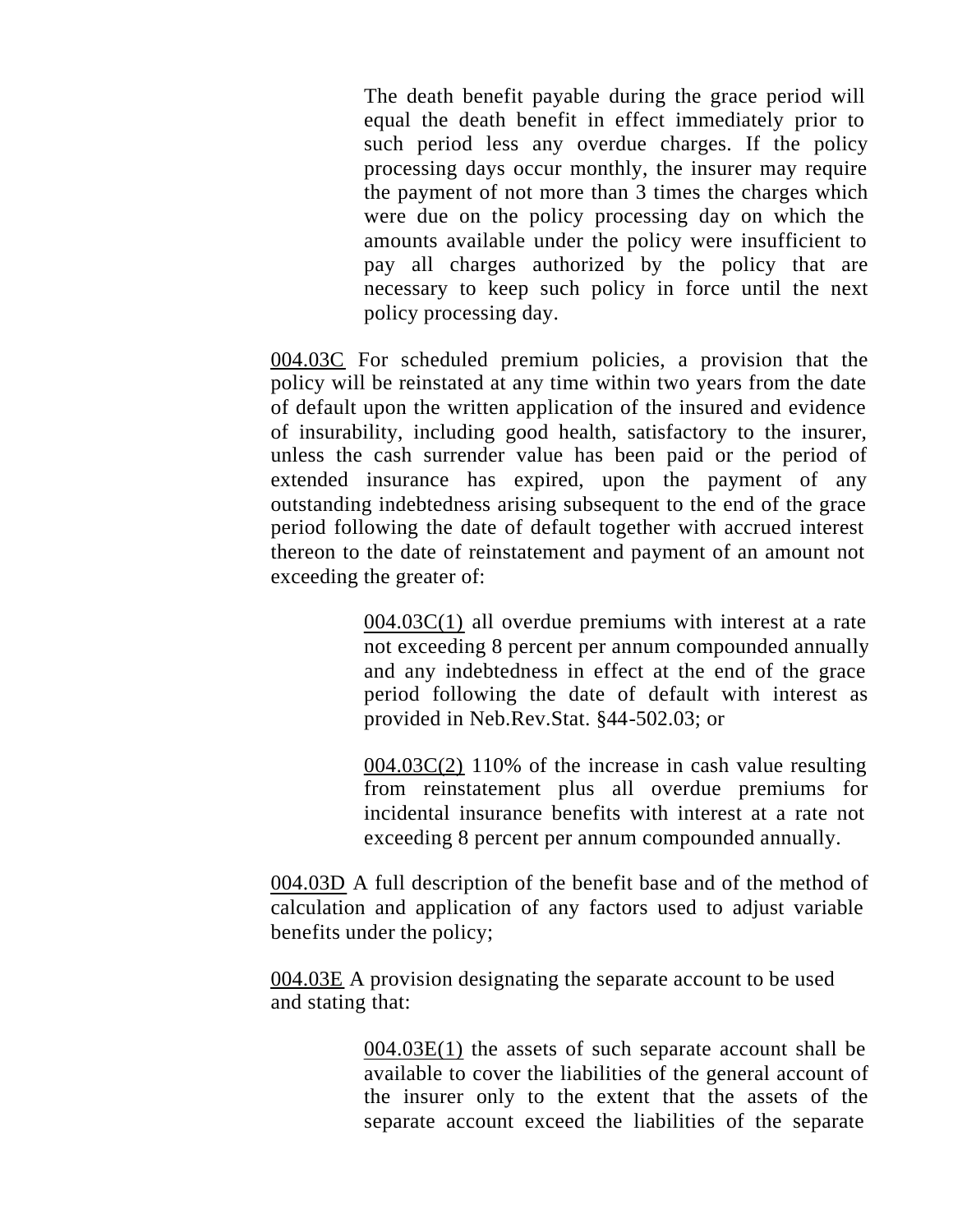account arising under the variable life insurance policies supported by the separate account.

004.03E(2) the assets of such separate account shall be valued at least as often as any policy benefits vary but at least monthly.

004.03F A provision specifying what documents constitute the entire insurance contract under state law;

004.03G A designation of the officers who are empowered to make an agreement or representation on behalf of the insurer and an indication that statements by the insured, or on his behalf, shall be considered as representations and not warranties;

004.03H An identification of the owner of the insurance contract;

004.03I A provision setting forth conditions or requirements as to the designation, or change of designation, of a beneficiary and a provision for disbursement of benefits in the absence of a beneficiary designation;

004.03J A statement of any conditions or requirements concerning the assignment of the policy;

004.03K A description of any adjustments in policy values to be made in the event of misstatement of age or sex of the insured;

004.03L A provision that the policy shall be incontestable by the insurer after it has been in force for two years during the lifetime of the insured, provided, however, that any increase in the amount of the policy's death benefits subsequent to the policy issue date, which increase occurred upon a new application or request of the owner and was subject to satisfactory proof of the insured's insurability, shall be incontestable after any such increase has been in force, during the lifetime of the insured, for two years from the date of issue of such increase;

004.03M A provision stating that the investment policy of the separate account shall not be changed without the approval of the Insurance Commissioner of the state of domicile of the insurer, and that the approval process is on file with the Director of this state;

004.03N A provision that payment of variable death benefits in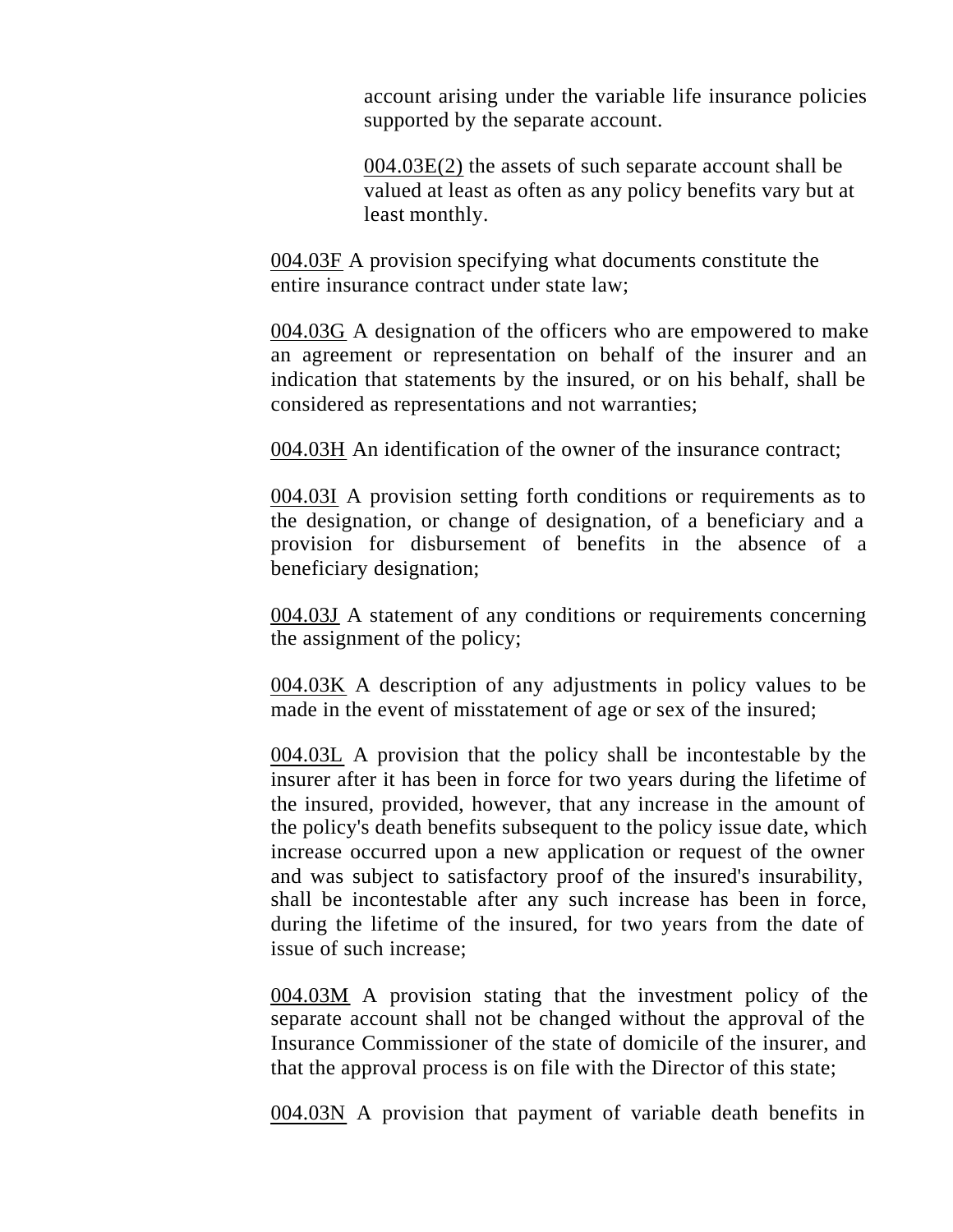excess of any minimum death benefits, cash values, policy loans, or partial withdrawals (except when used to pay premiums) or partial surrenders may be deferred:

> 004.03N(l) for up to six months from the date of request, if such payments are based on policy values which do not depend on the investment performance of the separate account, or

> 004.03N(2) otherwise, for any period during which the New York Stock Exchange is closed for trading (except for normal holiday closing) or when the Securities and Exchange Commission has determined that a state of emergency exists which may make such payment impractical.

004.03O If settlement options are provided, at least one such option shall be provided on a fixed basis only;

004.03P A description of the basis for computing the cash value and the surrender value under the policy shall be included;

004.03Q Premiums or charges for incidental insurance benefits shall be stated separately;

004.03R Any other policy provision required by this regulation;

004.03S Such other items as are currently required for fixed benefit life insurance policies and are not inconsistent with this regulation;

004.03T A provision for non-forfeiture insurance benefits. The insurer may establish a reasonable minimum cash value below which any non-forfeiture insurance options will not be available.

004.04 Policy Loan Provisions. Every variable life insurance policy, other than term insurance policies and pure endowment policies, delivered or issued for delivery in this state shall contain provisions which are not less favorable to the policyholder than the following:

A provision for policy loans after the policy has been in force for 3 full years which provides the following:

> 004.04A At least 75% of the policy's cash surrender value may be borrowed;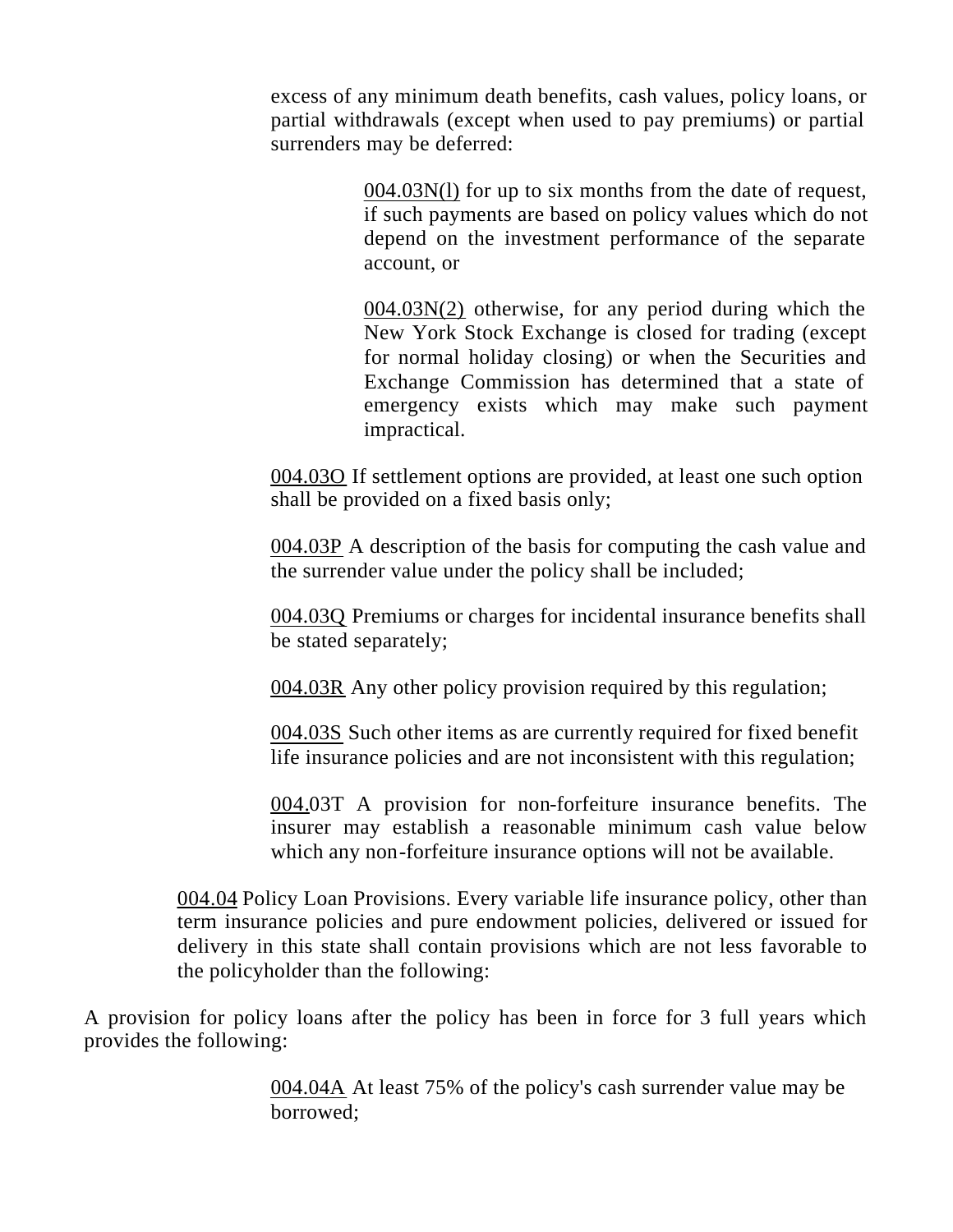004.04B The amount borrowed shall bear interest at a rate not to exceed that permitted by state insurance law.

004.04C Any indebtedness shall be deducted from the proceeds payable on death.

004.04D Any indebtedness shall be deducted from the cash surrender value upon surrender or in determining any non-forfeiture benefit.

004.04E For scheduled premium policies, whenever the indebtedness exceeds the cash surrender value, the insurer shall give notice of any intent to cancel the policy if the excess indebtedness is not repaid within thirty-one days after the date of mailing of such notice. For flexible premium policies, whenever the total charges authorized by the policy that are necessary to keep the policy in force until the next following processing day exceed the amounts available under the policy to pay such charges, a report must be sent to the policyholder containing the information specified by Subsection 009.03.

004.04F The policy may provide that if, at any time, so long as premiums are duly paid, the variable death benefit is less than it would have been if no loan or withdrawal had ever been made, the policyholder may increase such variable death benefit up to what it would have been if there had been no loan or withdrawal by paying an amount not exceeding 110% of the corresponding increase in cash value and by furnishing such evidence of insurability as the insurer may request.

004.04G The policy may specify a reasonable minimum amount which may be borrowed at any time but such minimum shall not apply to any automatic premium loan provision.

004.04H No policy loan provision is required if the policy is under extended insurance non-forfeiture option.

004.04I The policy loan provisions shall be constructed so that variable life insurance policyholders who have not exercised such provisions are not disadvantaged by the exercise thereof.

004.04J Amounts paid to the policyholders upon the exercise of any policy loan provision shall be withdrawn from the separate account and shall be returned to the separate account upon repayment except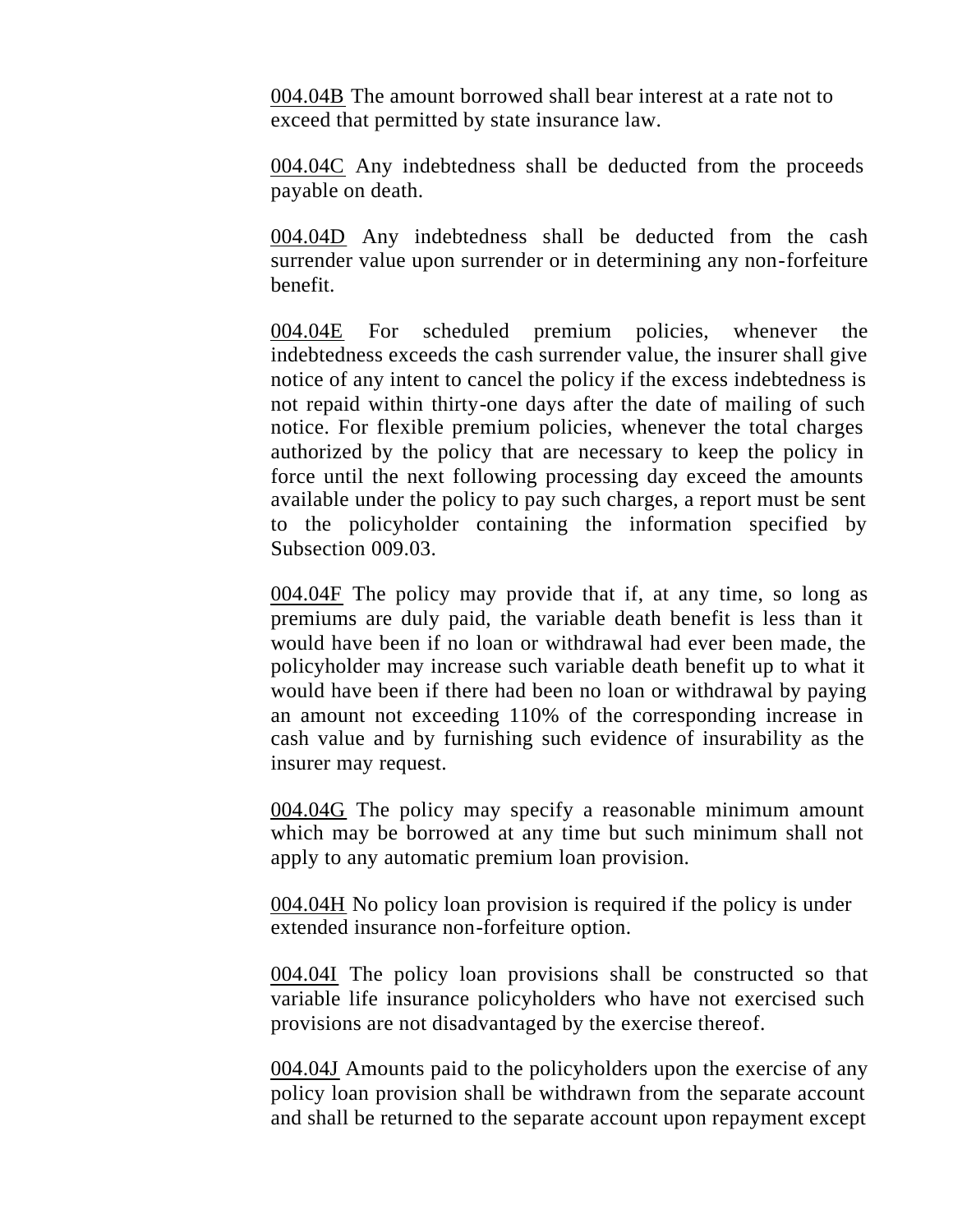that a stock insurer may provide the amounts for policy loans from the general account.

004.05 Other Policy Provisions. The following provision may in substance be included in a variable life insurance policy or related form delivered or issued for delivery in this state:

> 004.05A an exclusion for suicide within two years of the issue date of the policy; provided, however, that to the extent of the increased death benefits only, the policy may provide an exclusion for suicide within two years of any increase in death benefits which results from an application of the owner subsequent to the policy issue date;

> 004.05B incidental insurance benefits may be offered on a fixed or variable basis;

> 004.05C policies issued on a participating basis shall offer to pay dividend amounts in cash. In addition, such policies may offer the following dividend options:

> > $004.05C(1)$  the amount of the dividend may be credited against premium payments;

> > $004.05C(2)$  the amount of the dividend may be applied to provide amounts of additional fixed or variable benefit life insurance;

> > $004.05C(3)$  the amount of the dividend may be deposited in the general account at a specified minimum rate of interest;

> > 004.05C(4) the amount of the dividend may be applied to provide paid-up amounts of fixed benefit one-year term insurance;

> > 004.05C(5) the amount of the dividend may be deposited as a variable deposit in a separate account.

004.05D A provision allowing the policyholder to elect in writing in the application for the policy or thereafter in automatic premium loan on a basis not less favorable than that required of policy loans under Subsection 004.04, except that a restriction that no more than two consecutive premiums can be paid under this provision may be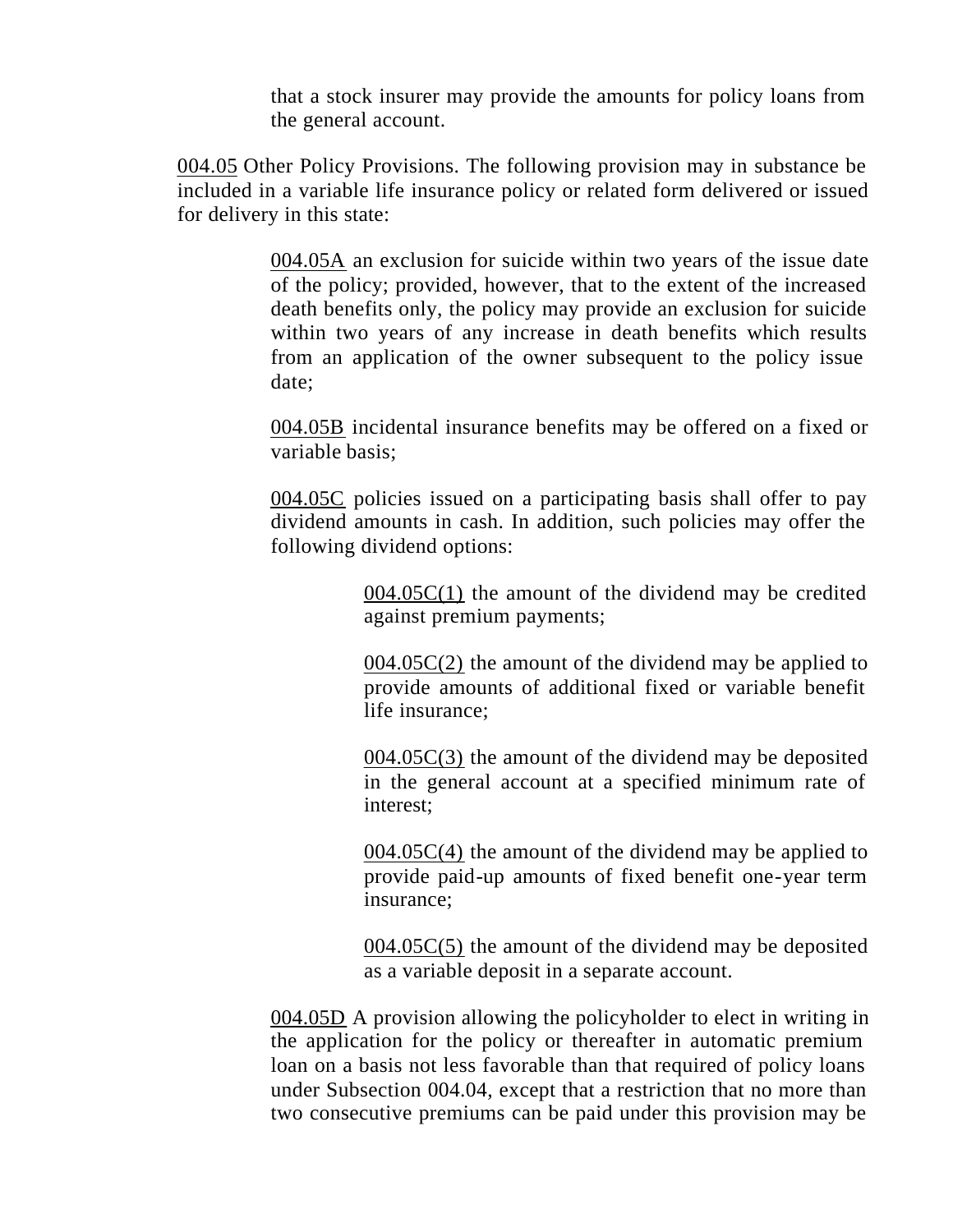imposed;

004.05E A provision allowing the policyholder to make partial withdrawals;

004.05F Any other policy provision approved by the Director.

005. Reserve liabilities for variable life insurance.

005.01 Reserve liabilities for variable life insurance policies shall be established under the Standard Valuation Law in accordance with actuarial procedures that recognize the variable nature of the benefits provided and any mortality guarantees.

005.02 For scheduled premium policies reserve liabilities for the guaranteed minimum death benefit shall be the reserve needed to provide for the contingency of death occurring when the guaranteed minimum death benefit exceeds the death benefit that would be paid in the absence of the guarantee, and shall be maintained in the general account of the insurer and shall be not less than the greater of the following minimum reserves:

> 005.02A The aggregate total of the term costs, if any, covering a period of one full year from the valuation date, of the guarantee on each variable life insurance contract, assuming an immediate onethird depreciation in the current value of the assets of the separate account followed by a net investment return equal to the assumed investment rate; or

> 005.02B The aggregate total of the "attained age level" reserves on each variable life insurance contract. The "attained age level" reserve on each variable life insurance contract shall not be less than zero and shall equal the "residue", as described in Subsection 005.02B(1), below, of the prior year's "attained age level" reserve on the contract, with any such "residue" increased or decreased by a payment computed on an attained age basis as described in Subsection 005.02B2 below.

> > 005.02B(1) the "residue" of the prior year's "attained age level" reserve on each variable life insurance contract shall not be less than zero and shall be determined by adding interest at the valuation interest rate to such prior year's reserve, deducting the tabular claims based on the "excess", if any, of the guaranteed minimum death benefit over the death benefit that would be payable in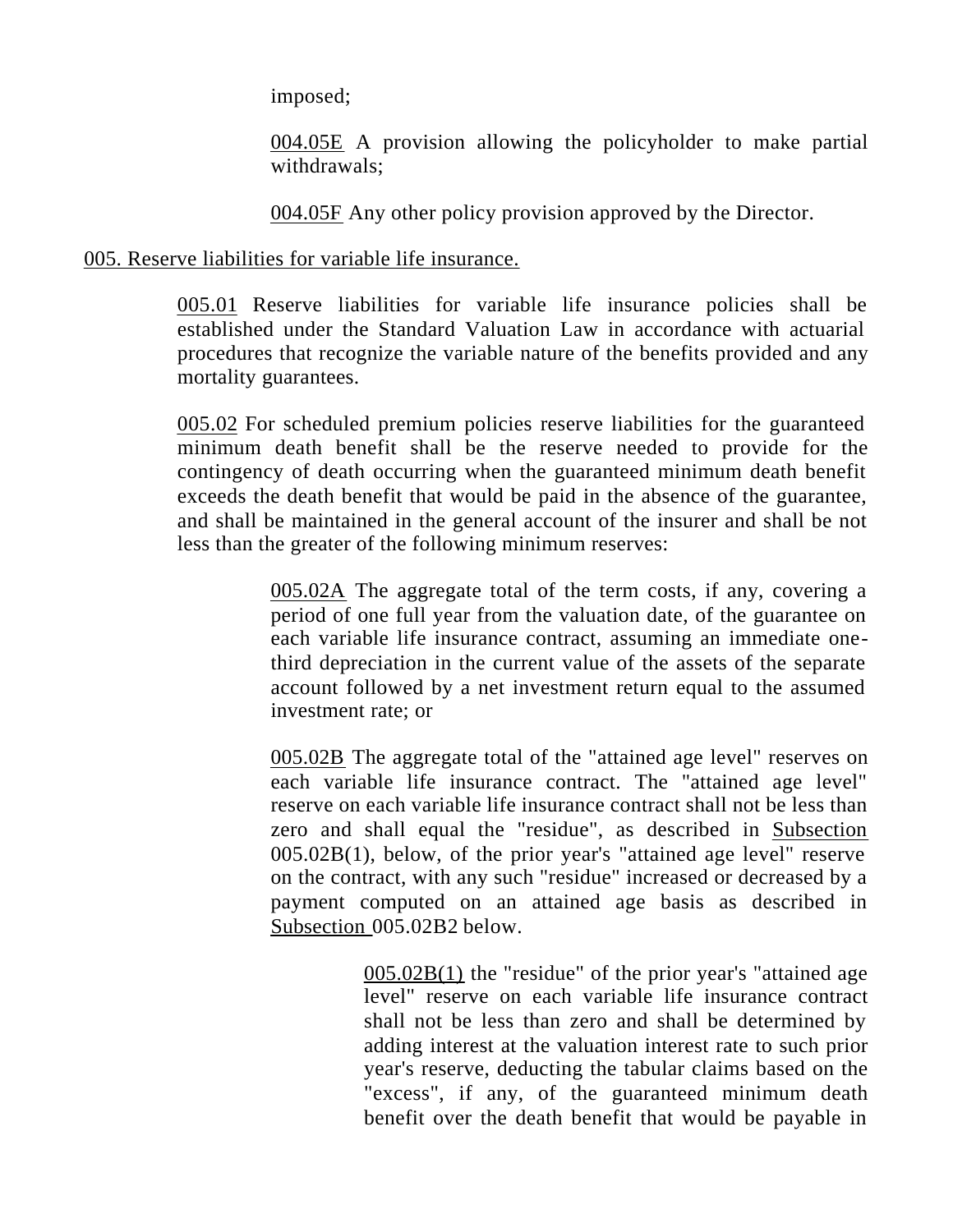the absence of such guarantee, and dividing the net result by the tabular probability of survival. The "excess" referred to in the preceding sentence shall be based on the actual level of death benefits that would have been in effect during the preceding year in the absence of the guarantee, taking appropriate account of the reserve assumptions regarding the distribution of death claim payments over the year.

 $005.02B(2)$  the payment referred to in SubSsection 005.02B shall be computed so that the present value of a level payment of that amount each year over the future premium paying period of the contract is equal to (A) minus  $(B)$  minus  $(C)$ , where  $(A)$  is the present value of the future guaranteed minimum death benefits, (B) is the present value of the future death benefits that would be payable in the absence of such guarantee, and (C) is any "residue", as described in Subsection 005.02B], of the prior year's "attained age level" reserve on such variable life insurance contract. If the contract is paid-up, the payment shall equal (A) minus (B) minus (C). The amounts of future death benefits referred to in (B) shall be computed assuming a net investment return of the separate account which may differ from the assumed investment rate and/or the valuation interest rate but in no event may exceed the maximum interest rate permitted for the valuation of life contracts.

005.02C The valuation interest rate and mortality table used in computing the two minimum reserves described in Subsections 005.02A and 005.02B above shall conform to permissible standards for the valuation of life insurance contracts. In determining such minimum reserve, the company may employ suitable approximations and estimates, including but not limited to groupings and averages.

005.03 For flexible premium policies, reserve liabilities for any guaranteed minimum death benefit shall be maintained in the general account of the insurer and shall be not less than the aggregate total of the term costs, if any, covering the period provided for in the guarantee not otherwise provided for by the reserves held in the separate account assuming an immediate one-third depreciation in the current value of the assets of the separate account followed by a net investment return equal to the valuation interest rate.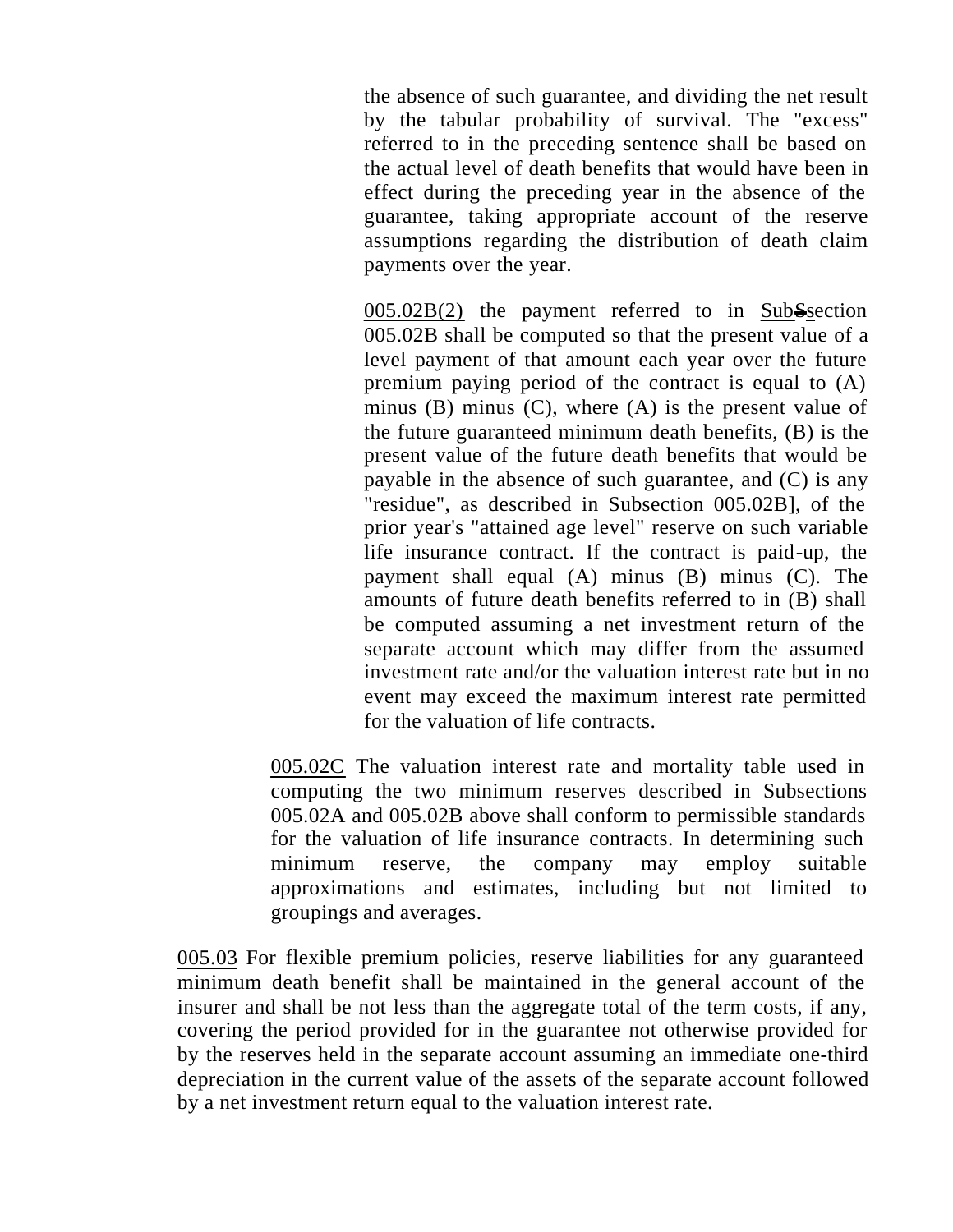The valuation interest rate and mortality table used in computing this additional reserve, if any, shall conform to permissible standards for the valuation of life insurance contracts. In determining such minimum reserve, the company may employ suitable approximations and estimates, including but not limited to groupings and averages.

005.04 Reserve liabilities for all fixed incidental insurance benefits and any guarantees associated with variable incidental insurance benefits shall be maintained in the general account and reserve liabilities for all variable aspects of the variable incidental insurance benefits shall be maintained in a separate account, in amounts determined in accordance with the actuarial procedures appropriate to such benefit.

006. Separate accounts. The following requirements apply to the establishment and administration of variable life insurance separate accounts by any domestic insurer:

> 006.01 Establishment and Administration of Separate Accounts. Any domestic insurer issuing variable life insurance shall establish one or more separate accounts pursuant to Neb.Rev.Stat. §44-402.01.

> > 006.01A If no law or other regulation provides for the custody of separate account assets and if such insurer is not the custodian of such separate account assets, all contracts for custody of such assets shall be in writing and the Director shall have authority to review and approve both of the terms of any such contract and the proposed custodian prior to the transfer of custody.

> > 006.01B Such insurer shall not without the prior written approval of the Director employ in any material connection with the handling of separate account assets any person who:

> > > 006.01B(1) within the last ten years has been convicted of any felony or a misdemeanor arising out of such person's conduct involving embezzlement, fraudulent conversion, or misappropriation of funds or securities or involving violation of Sections 1341, 1342, or 1343 of Title 18, United States Code; or

> > > $006.01$  B(2) within the last ten years has been found by any state regulatory authority to have violated or has acknowledged violation of any provision of any state insurance law involving fraud, deceit, or knowing misrepresentation; or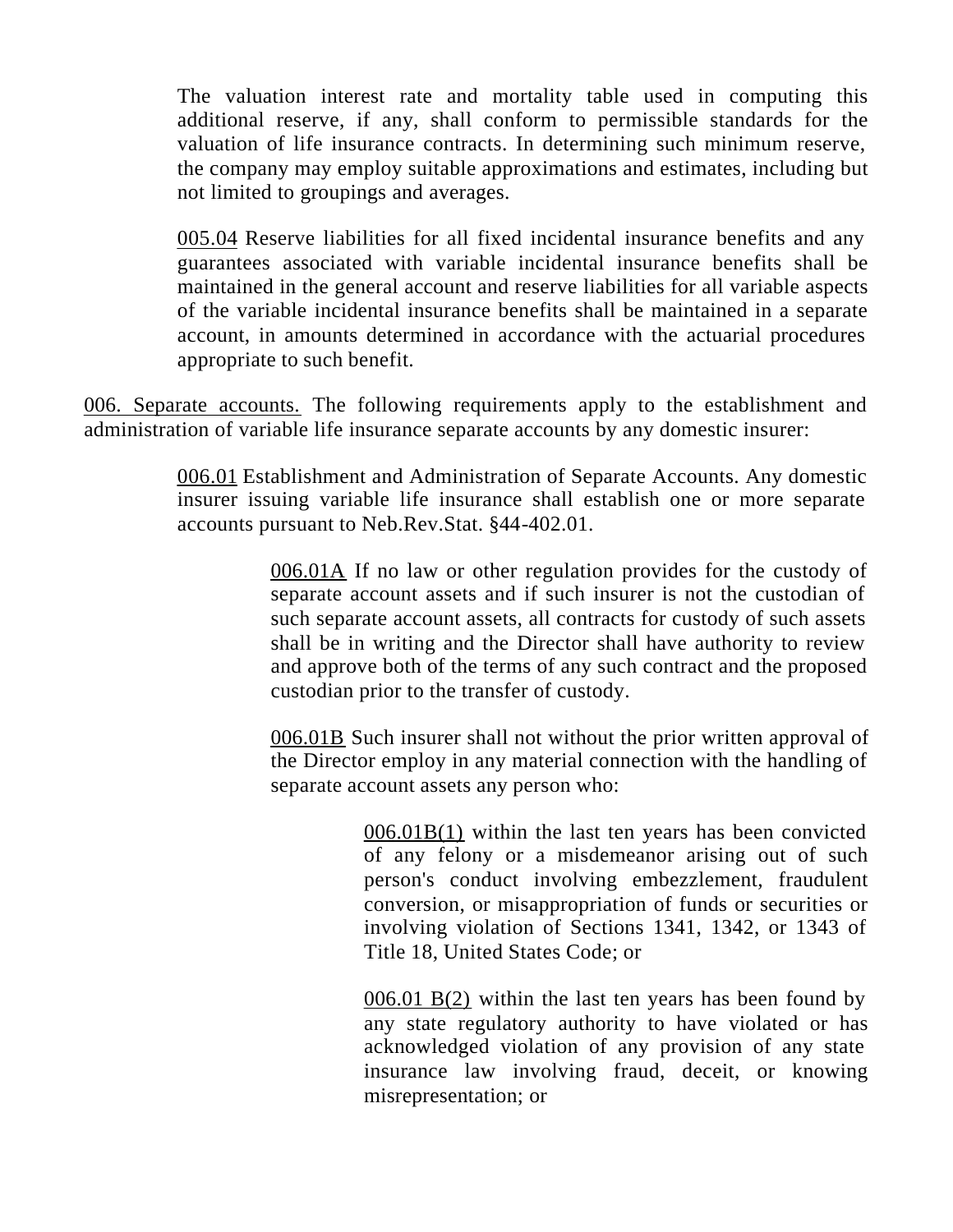006.01 B(3) within the last ten years has been found by federal or state regulatory authorities to have violated or has acknowledged violation of any provision of federal or state securities laws involving fraud, deceit, or knowing misrepresentation.

006.01C All persons with access to the cash, securities, or other assets of the separate account shall be under bond in an amount of not less than \$500,000.00.

006.01D The assets of such separate accounts shall be valued at least as often as variable benefits are determined but in any event at least monthly.

006.02 Amounts in the Separate Account. The insurer shall maintain in each separate account assets with a value at least equal to the greater of the valuation reserves for the variable portion of the variable life insurance policies or the benefit base for such policies.

006.03 Investments by the Separate Account.

006.03A No sale, exchange, or other transfer of assets may be made by an insurer or any of its affiliates between any of its separate accounts or between any other investment account and one or more of its separate accounts unless:

> 006.03A(1) in case of a transfer into a separate account, such transfer is made solely to establish the account or to support the operation of the policies with respect to the separate account to which the transfer is made; and

> 006.03A(2) such transfer, whether into or from a separate account, is made by a transfer of cash; but other assets may be transferred if approved by the Director in advance.

006.03B The separate account shall have sufficient net investment income and readily marketable assets to meet anticipated withdrawals under policies funded by the account.

006.04 Limitations on Ownership:

006.04A A separate account shall not purchase or otherwise acquire the securities of any issuer, other than securities issued or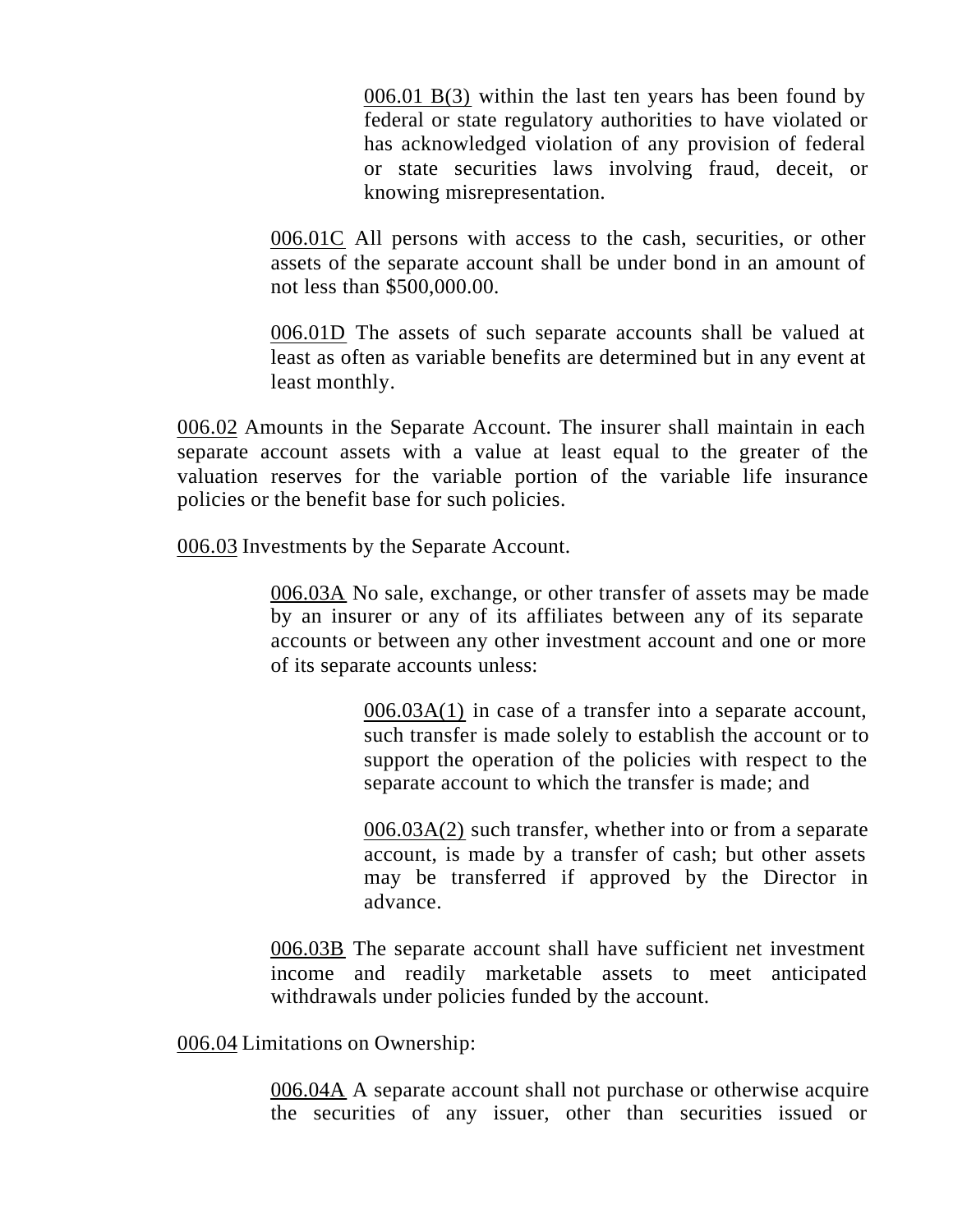guaranteed as to principal and interest by the United States, if immediately after such purchase or. acquisition the value of such investment, together with prior investments of such account in such security valued as required by these regulations, would exceed 10% of the value of the assets of the separate account. The Director may waive this limitation in writing if he believes such waiver will not render the operation of the separate account hazardous to the public or the policyholders in this state.

006.04B No separate account shall purchase or otherwise acquire the voting securities of any issuer if as a result of such acquisition the insurer and its separate accounts, in the aggregate, will own more than 10% of the total issued and outstanding voter securities of such issuer. The Director may waive this limitation in writing if he believes such waiver will not render the operation of the separate account hazardous to the public or the policyholders in this state or jeopardize the independent operation of the issuer of such securities.

006.04C The percentage limitation specified in Subsection 006.04A shall not be construed to preclude the investment of the assets of separate accounts in shares of investment companies registered pursuant to the Investment Company Act of 1940 or other pools of investment assets if the investment and investment policies of such investment companies or asset pools comply substantially with the provisions of Subsection 006.03 and other applicable portions of this regulation.

006.05 Valuation of Separate Account Assets. Investments of the separate account shall be valued at their market value on the date of valuation, or at amortized cost if it approximates market value.

006.06 Separate Account Investment Policy. The investment policy of a separate account operated by a domestic insurer filed under Subsection 003.02C shall not be changed without first filing such change with the Insurance Director.

> 006.06A Any change filed pursuant to this Subsection shall be effective sixty days after the date it was filed with the Director, unless the Director notifies the insurer before the end of such sixtyday (60) period of his disapproval of the proposed change. At any time the Director may, after notice and public hearing, disapprove any change that has become effective pursuant to this Subsection.

> 006.06B The Director may disapprove the change if he determines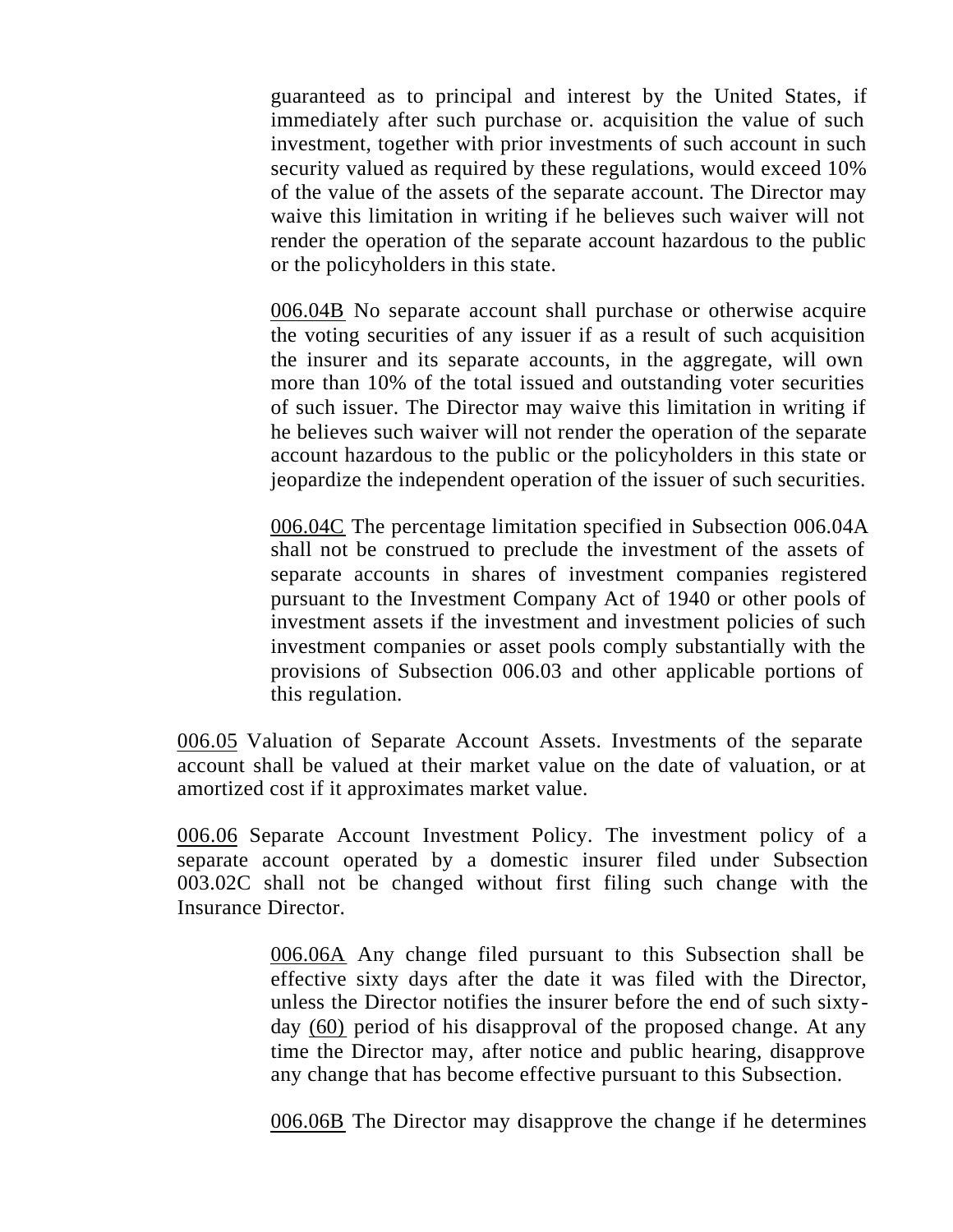that the change would be detrimental to the interests of the policyholders participating in such separate account.

006.07 Charges Against Separate Account. The insurer must disclose in writing, prior to or contemporaneously with delivery of the policy, all charges that may be made against the separate account, including, but not limited to, the following:

> 006.07A taxes or reserves for taxes attributable to investment gains and income of the separate account;

006.07B actual cost of reasonable brokerage fees and similar direct acquisition and sale costs incurred in the purchase or sale of separate account assets;

006.07C actuarially determined costs of insurance (tabular costs) and the release of separate account liabilities;

006.07D charges for administrative expenses and investment management expenses, including internal costs attributable to the investment management of assets of the separate account;

006.07E a charge, at a rate specified in the policy, for mortality and expense guarantees;

006.07F any amounts in excess of those required to be held in the separate accounts;

006.07G charges for incidental insurance benefits.

006.08 Standards of Conduct. Every insurer seeking approval to enter into the variable life insurance business in this state shall adopt by formal action of its Board of Directors a written statement specifying the Standards of Conduct of the insurer, its officers, directors, employees, and affiliates with respect to the purchase or sale of investments of separate accounts. Such Standards of Conduct shall be binding on the insurer and those to whom it refers. A code or codes of ethics meeting the requirements of Section 17j under the Investment Company Act of 1940 and applicable rules and regulations thereunder shall satisfy the provisions of this Section.

006.09 Conflicts of Interest. Rules under any provision of the Insurance Laws of this state or any regulation applicable to the officers and directors of insurance companies with respect to conflicts of interest shall also apply to members of any separate account's committee or other similar body.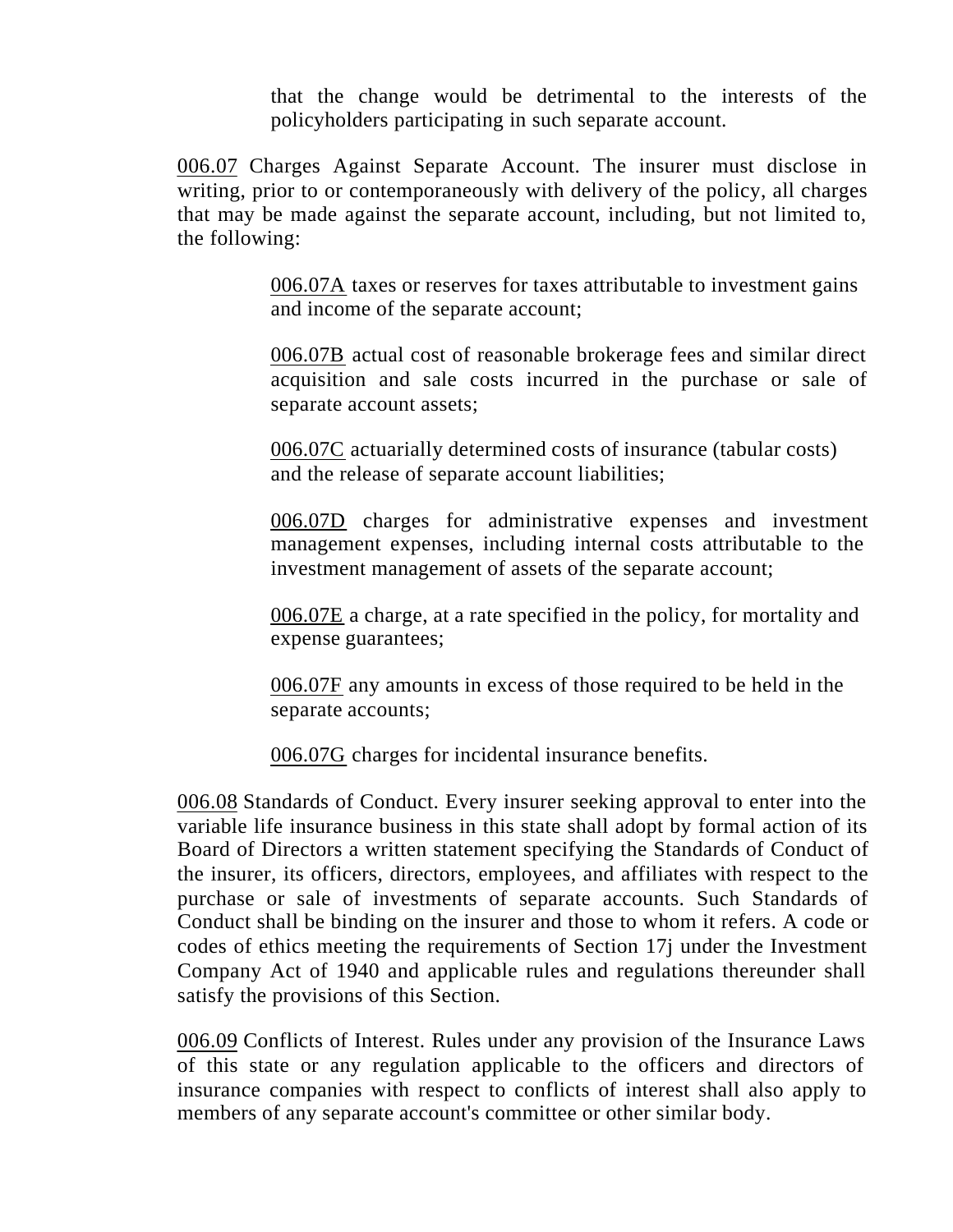006.10 Investment Advisory Services to a Separate Account. An insurer shall not enter into a contract under which any person undertakes, for a fee, to regularly furnish investment advice to such insurer with respect to its separate accounts maintained for variable life insurance policies unless:

> 006.10A the person providing such advise is registered as an investment adviser under the Investment Advisers Act of 1940; or

006.10B the person providing such advice is an investment manager under the Employee Retirement Income Security Act of 1974 with respect to the assets of each employee benefit plan allocated to the separate account; or

006.10C the insurer has filed with the Director and continues to file annually the following information and statements concerning the proposed adviser:

> $006.10C(1)$  the name and form of organization, state of organization, and its principal place of business;

 $006.10C(2)$  the names and addresses of its partners, officers, directors, and persons performing similar functions or, if such an investment adviser be an individual, of such individual;

006.10C(3) a written Standard of Conduct complying in substance with the requirements of Subsection 006.01B of this Article which has been adopted by the investment adviser and is applicable to the investment adviser, its officers, directors, and affiliates;

 $006.10C(4)$  a statement provided by the proposed adviser as to whether the adviser or any person associated therewith:

> $006.10C(4)(a)$  has been convicted within ten years of any felony or misdemeanor arising out of such person's conduct as an employee, salesman, officer or director or an insurance company, a banker, an insurance agent, a securities broker, or an investment adviser involving embezzlement, fraudulent conversion, or misappropriation of funds or securities, or involving the violation of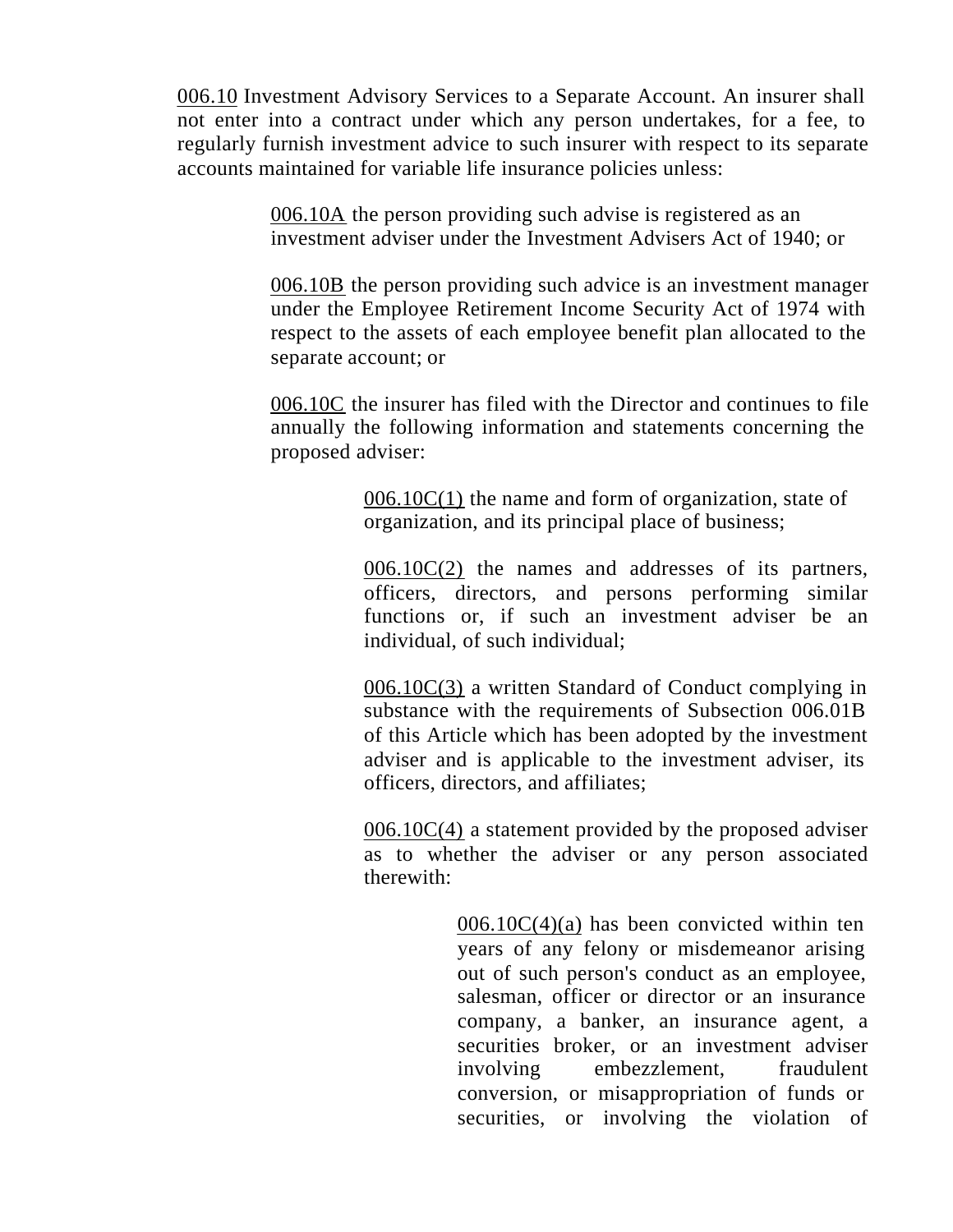Sections 1341, 1342, or 1343 of Tide 18 of the United States Code;

 $006.10C(4)(b)$  has been permanently or temporarily enjoined by order, judgment, or decree of any court of competent jurisdiction from acting as an investment adviser, underwriter, broker, or dealer, or as an affiliated person or as an employee of any investment company, bank, or insurance company, or from engaging in or continuing any conduct or practice in connection with any such activity;

 $006.10C(4)(c)$  has been found by federal or state regulatory authorities to have willfully violated or have acknowledged willful violation of any provision of federal or state securities laws or state insurance laws or of any rule or regulation under any such laws; or

006.10C(4)(d) has been censured, denied an investment adviser registration, had a registration as an investment adviser revoked or suspended, or been barred or suspended from being associated with an investment adviser by order of federal or state regulatory authorities; and

006.10D such investment advisory contract shall be in writing and provide that it may be terminated by the insurer without penalty to the insurer or the separate account upon no more than sixty days written notice to the investment adviser.

The Director may, after notice and opportunity for hearing, by order require such investment advisory contract to be terminated if he deems continued operation thereunder to be hazardous to the public or the insurance company's policyholders.

007. Information furnished to applicant. An insurer delivering or issuing for delivery in this state any variable life insurance policies shall deliver to the applicant for the policy, and obtain a written acknowledgement of receipt from such applicant coincident with or prior to the execution of the application, the following information. The requirements of this Section shall be deemed to have been satisfied to the extent that a disclosure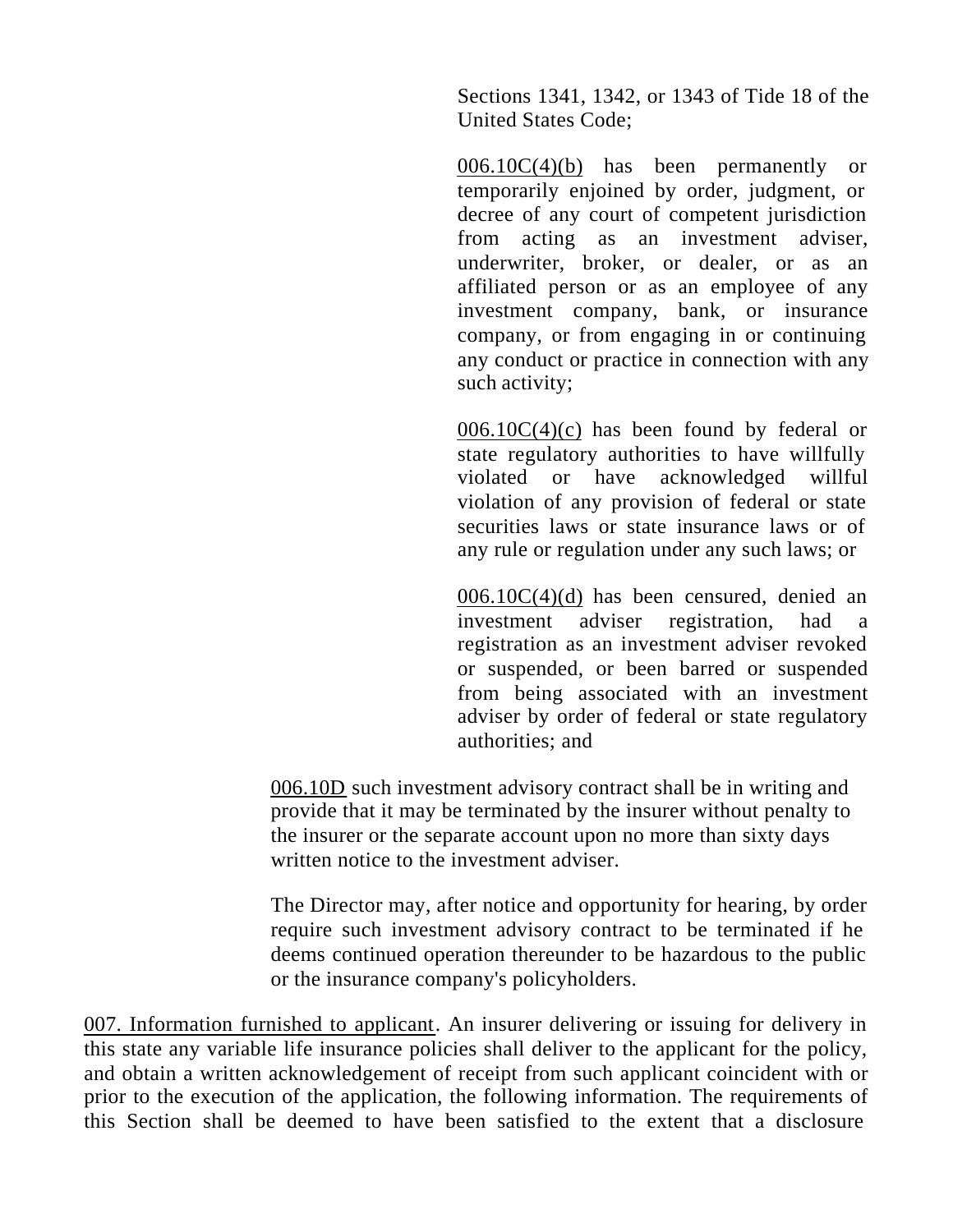containing information required by this Section is delivered, either in the form of (1) a prospectus included in the requirements of the Securities Act of 1933 and which was declared effective by the Securities and Exchange Commission; or (2) all information and reports required by the Employee Retirement Income Security Act of 1974 if the policies are exempted from the registration requirements of the Securities Act of 1933 pursuant to Section  $3(a)$  (2) thereof.

> 007.01 A summary explanation, in non-technical terms, of the principal features of the policy, including a description of the manner in which the variable benefits will reflect the investment experience of the separate account and the factors which affect such variation. Such explanation must include notices of the provision required by Subsections 004.03A5 and 004.03F;

007.02 A statement of the investment policy of the separate account, including:

> 007.02A a description of the investment objectives intended for the separate account and the principal types of investments intended to be made; and

007.02B any restriction or limitations on the manner in which the operations of the separate account are intended to be conducted.

007.03 a statement of the net investment return of the separate account for each of the last ten years of such lesser period as the separate account has been in existence;

007.04 a statement of the charges levied against the separate account during the previous year;

007.05 a summary of the method to be used in valuing assets held by the separate account;

007.06 a summary of the federal income tax aspects of the policy applicable to the insured, the policyholder and the beneficiary;

007.07 illustrations of benefits payable under the variable life insurance contract. Such illustrations shall be prepared by the insurer and shall not include projections of past investment experience into the future or attempted predictions of future investment experience, provided that nothing contained herein prohibits use of hypothetical assumed rates of return to illustrate possible levels of benefits if it is made clear that such assumed rates are hypothetical only.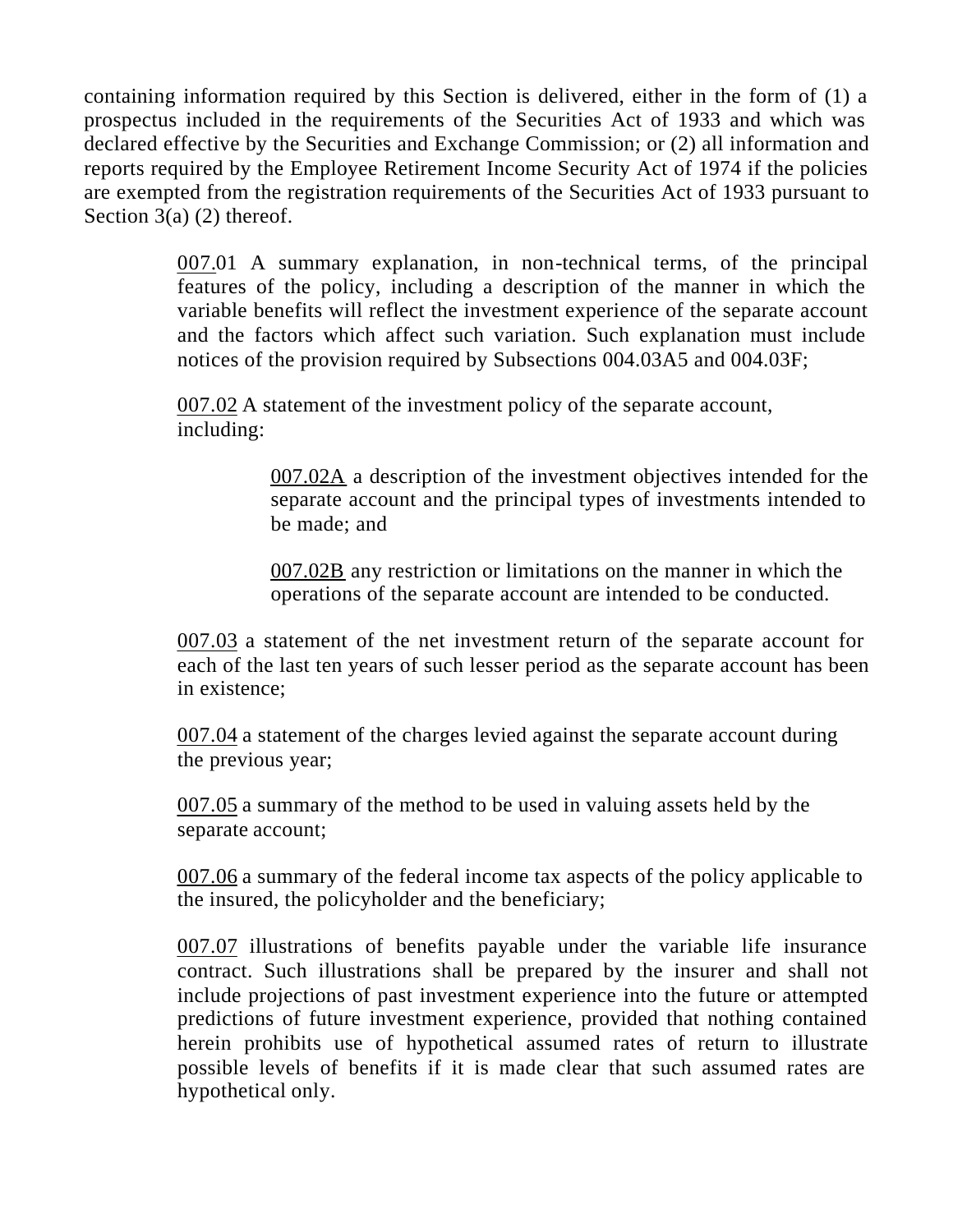008. Applications. The application for a variable life insurance policy shall contain:

008.01 A prominent statement that the death benefit may be variable or fixed under specified conditions;

008.02 A prominent statement that cash values may increase or decrease in accordance with the experience of the separate account (subject to any specified minimum guarantees);

008.03 Questions designed to elicit information which enables the insurer to determine the suitability of variable life insurance for the applicant.

009. Reports to policyholders. Any insurer delivering or issuing for delivery in this state any variable life insurance policies shall mail to each variable life insurance policyholder at his or her last known address the following reports:

> 009.01 Within thirty days after each anniversary of the policy, a statement or statements of the cash surrender value, death benefit, any partial withdrawal or policy loan, any interest charge, any optional payments allowed pursuant to ,Subsection 004.04 under the policy computed as of the policy anniversary date. Provided, however, that such statement may be furnished within thirty days after a specified date in each policy year so long as the information contained therein is computed as of a date not more than sixty days prior to the mailing of such notice. This statement shall state that, in accordance with the investment experience of the separate account, the cash values and the variable death benefit may increase or decrease, and shall prominently identify any value described therein which may be recomputed prior to the next statement required by this Section. If the policy guarantees that the variable death benefit on the next policy anniversary date will not be less than the variable death benefit specified in such statement, the statement shall be modified to so indicate. For flexible premium policies, the report must contain a reconciliation of the change since the previous report in cash value and cash surrender value, if different, because of payments made (less deductions for expense charges), withdrawals, investment experience, insurance charges and any other charges made against the cash value. In addition, the report must show the projected cash value and cash surrender value, if different, as of one year from the end of the period covered by the report assuming that: (i) planned periodic premiums, if any, are paid as scheduled; (ii) guaranteed costs of insurance are deducted; and (iii) the net investment return is equal to the guaranteed rate or, in the absence of a guaranteed rate, is not greater than zero. If the projected value is less than zero, a warning message must be included that states that the policy may be in danger of terminating without value in the next 12 months unless additional premium is paid.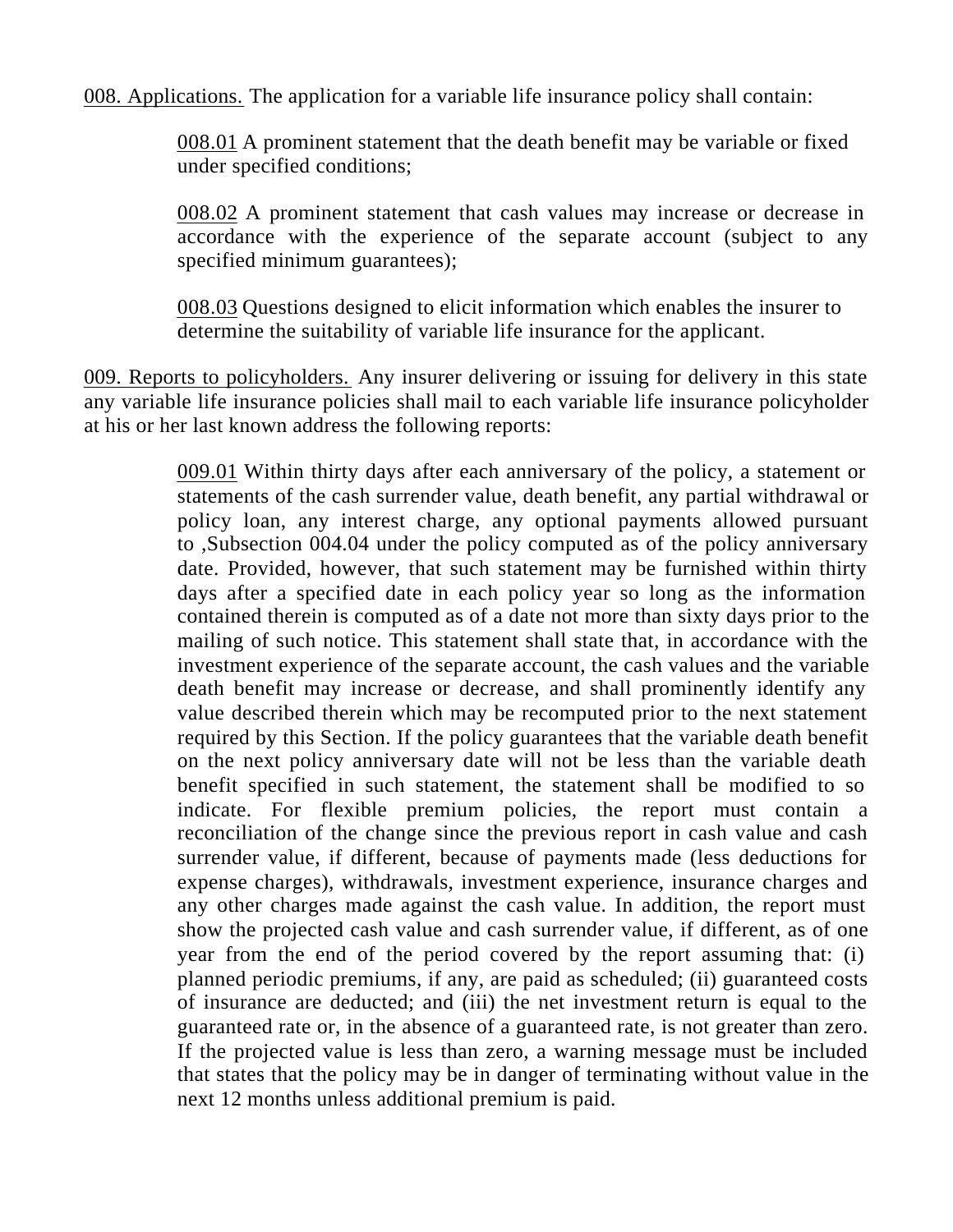009.02 Annually, a statement or statements including:

009.02A a summary of the financial statement of the separate account based on the annual statement last filed with the Director;

009.02B the net investment return of the separate account for the last year and, for each year after the first, a comparison of the investment rate of the separate account during the last year with the investment rate during prior years, up to a total of not less than five years when available;

009.02C a list of investments held by the separate account as of a date not earlier than the end of the last year for which an annual statement was filed with the Director;

009.02D any charges levied against the separate account during the previous year;

009.02E a statement of any change, since the last report, in the investment objective and orientation of the separate account, in any investment restriction or material quantitative or qualitative investment requirement applicable to the separate account or in the investment adviser of the separate account;

009.03 For flexible premium policies, a report must be sent to the policyholder if the amounts available under the policy on any policy processing day to pay the charges authorized by the policy are less than the amount necessary to keep the policy in force until the next following policy processing day. The report must indicate the minimum payment required under the terms of the policy to keep it in force and the length of the grace period for payment of such amount.

010. Foreign companies. If the law or regulation in the place of domicile of a foreign company provides a degree of protection to the policyholders and the public which is substantially similar to that provided by these regulations, the Director to the extent deemed appropriate by him in his discretion, may consider compliance with such law or regulation as compliance with these regulations.

011. Qualifications of agents for the sale of variable life insurance.

011.01 Qualification to Sell Variable Life Insurance:

011.01A No person may sell or offer for sale in this state any variable life insurance policy unless such person is an agent and has filed with the Director, in a form satisfactory to the Director,